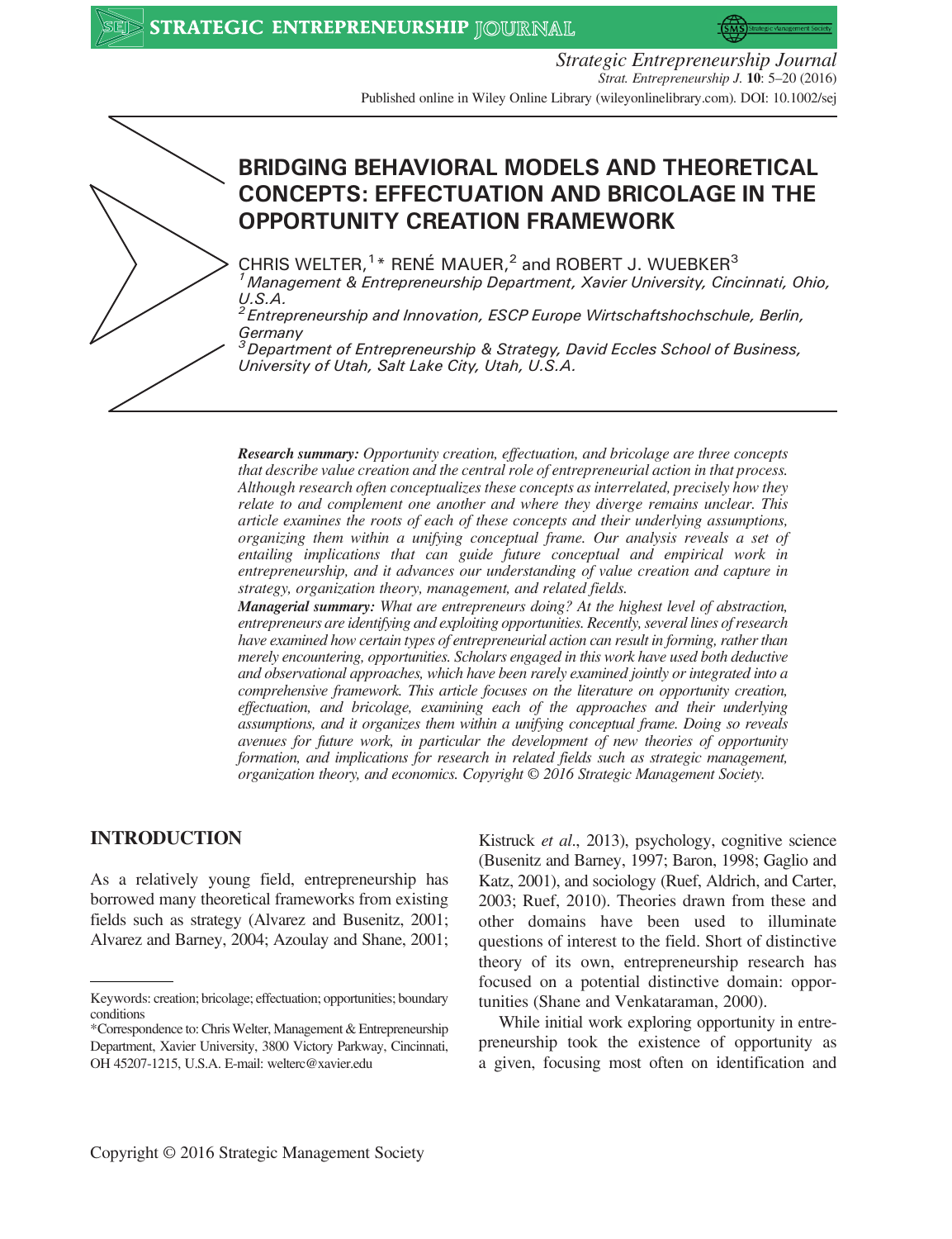subsequent exploitation (Shane and Venkataraman, 2000), these insights do not provide a direct explanation of how opportunities are formed (Alvarez and Barney, 2007, 2010; Klein, 2008). In recent years, complementary frameworks focused on the formation of opportunity have been developed. Opportunity creation (Alvarez and Barney, 2007) focuses on the nature of opportunity, deriving implications for entrepreneurial action deductively from this underlying ontology. Effectuation (Sarasvathy, 2001) and bricolage (Baker and Nelson, 2005) focus on the actions of entrepreneurs, producing behavioral models reflecting what entrepreneurs do in practice and inductively deriving implications for opportunity. Although both the deductive and inductive approaches focus on similar questions, each literature has largely followed its own developmental arc, with little integration (Wood and McKinley, 2010; Arend, Sarooghi, and Burkemper, 2015). While seemingly tackling the same research question and often cited together, these three frameworks are rarely, if ever, analyzed jointly (Archer, Baker, and Mauer, 2009; Fisher, 2012).

With that in mind, the purpose of this article is to clarify these three theoretical frameworks, highlighting their overlaps and divergences, and present an empirically tractable perspective on the formation of opportunities that offers guidance to future entrepreneurship research. A joint consideration of these literatures has potential to inform our understanding of each and advance entrepreneurship research as a whole.

To achieve our aim, we first describe the questions and core assumptions each framework aims to address. Then, we illustrate how bricolage and effectuation offer different perspectives on how to operationalize opportunity creation and provide a framework that integrates these perspectives. This integration provides a common ground on which to further develop theory on the formation of opportunities and behavioral models of entrepreneurial action, while clarifying these frameworks for those outside the field of entrepreneurship.

## THE ANALYTICAL FRAME: OPPORTUNITY, CONTEXT, AND INDIVIDUAL

Since Shane and Venkataraman's (2000) description of entrepreneurship as action in the individualopportunity nexus, the opportunity construct has

assumed primacy in the entrepreneurship literature. For the purposes of this article, we build on the definition of opportunity as a competitive imperfection in product or factor markets (Shane, 2003; Alvarez and Barney, 2010). As both opportunity creation and behavioral models in entrepreneurship are preoccupied with opportunities, we add two other components to our analytical framework: the context in which the action occurs and the entrepreneur as actor in that context. We will present opportunity creation, effectuation, and bricolage and their assumptions with regard to these three dimensions, in order to subsequently derive boundary conditions and overlaps.

## Opportunity creation

Historical conceptions of entrepreneurial action in entrepreneurship have often been bounded by a simplifying assumption: they take the existence of the opportunity, conceptualized as a market imperfection generated by an exogenous shock, as a given (Shane and Venkataraman, 2000). Traditional research on entrepreneurial action spanning several literatures, such as cognition, teams, and the entrepreneurial process, adopts this simplifying assumption to advance our understanding of two questions: why do some people and not others discover opportunities? And, why do some people and not others act to exploit them (Shane, 2003)?

Alvarez and Barney (2007) distinguish two approaches to entrepreneurial action. In one approach, called discovery, the product or factor market imperfection is taken as a given, and the mechanism that generates that imperfection is exogenous to the process. In the second approach, called creation, how the market imperfection is generated is the question at hand, and the mechanism, human action, is endogenous to the process (Wood and McKinley, 2010).

Recent work in the opportunity formation stream has considered how opportunities come to be (Alvarez and Barney, 2007; Suddaby, Bruton, and Si, 2014), how they are exploited, and by whom (Alvarez and Barney, 2008; Haynie, Shepherd, and McMullen, 2009), the influence of resource constraints on their formation (Alvarez, Young, and Woolley, 2015), and how individuals and teams organize to capture the rents they have created (Alvarez and Barney, 2004, 2005).

## Assumptions about the opportunity, context, and actor in opportunity creation

In opportunity creation, opportunities for entrepreneurial profit are formed endogenously through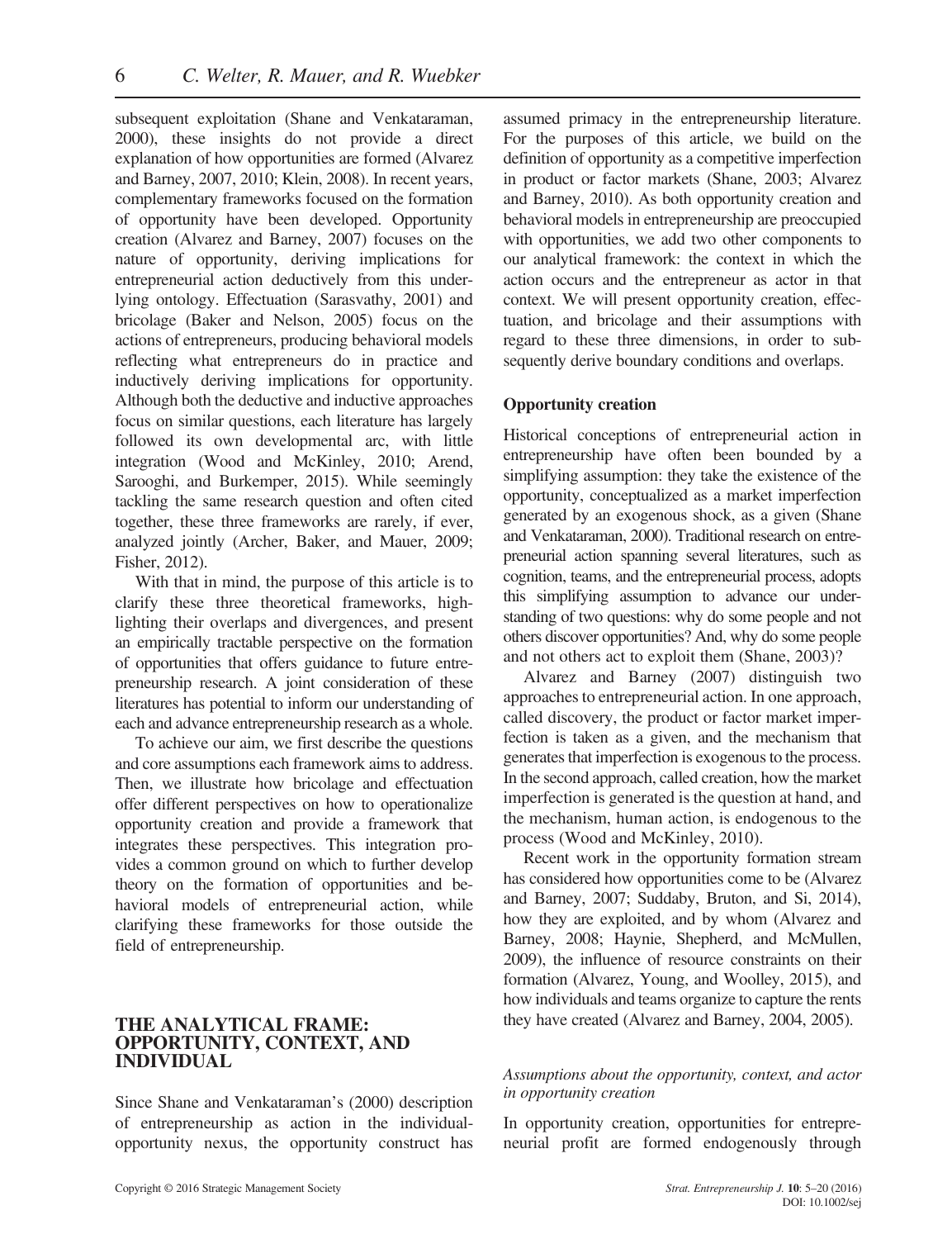action. In this view, opportunities cannot exist apart from the actions that form them and the human social institutions in which they are embedded. They are, necessarily, human social institutions requiring human action for their generation and social agreement for their persistence (Alvarez et al., 2014).

The decision-making context in opportunity creation is that of Knightian uncertainty (Knight, 1921; Alvarez and Barney, 2007). Knightian uncertainty is the condition where neither outcomes nor their probabilities can be estimated ex ante. The alternative context is that of Knightian risk, where outcomes probabilities can be estimated ex ante (Knight, 1921).<sup>1</sup>

Another assumption in the literature about opportunity creation is the role of the actor in opportunity formation. Although this perspective ascribes a central role for individual action as a necessary condition for opportunity formation, opportunity creation offers few explicit assumptions about their cognitive or behavioral aspects and most often is invoked as an abstraction to contrast the difference between entrepreneur-as-generator of market imperfections with its counterpart, the traditional entrepreneuras-discoverer. While it is possible that the process of forming an entrepreneurial opportunity may alter the actors engaged in the process and reveal differences ex post (Alvarez and Barney, 2010), empirical work testing this conjecture has not yet emerged.

## **Effectuation**

Effectuation captures the decision-making heuristics of expert entrepreneurs, empirically derived through quasi-experimental interviews with serial entrepreneurs (Sarasvathy, 2001; Dew et al., 2009a). These heuristics are contrasted against another decisionmaking archetype called causation, contextualized in entrepreneurship as traditional business planning processes. A core claim of effectual reasoning is that actors can create a variety of effects when they attempt to exert influence over the things they can control, e.g., their current means, and 'focus on selecting between possible effects that can be created with that set of means' (Sarasvathy, 2001: 245). Said another way, effectuation processes do not set a specified end point, but focus on what can be done (given the capacity to influence and means at hand) to move toward a yet-to-be-determined near-term future end point.

Sarasvathy (2001) details how effectuation processes begin by focusing on the means entrepreneurs have at their disposal, decomposing the means through which an actor can exert control over the world into three categories: who they are, what they know, and whom they know. Beginning with these highly individual means, effectual thinking diverges from causal logic by promoting actions that take into account affordable loss rather than expected returns, the commitments of local stakeholders rather than competitive analysis, and exploiting contingencies rather than preexisting knowledge (Sarasvathy, 2008).

Recent work on effectuation has made steps toward quantitative measuring, starting with Read, Song, and Smit (2009), who conducted a metaanalysis, finding significant results for the use of effectual logic on firm performance, and continued by Chandler et al. (2011) and Brettel et al. (2012), who have developed survey constructs to test differences between effectual and causal reasoning. In addition, recent qualitative studies continue to address more detailed mechanisms behind the identified heuristics, for example dynamic patterns of effectuation in combination with causation (e.g., Berends et al., 2014; Reymen et al., 2015). This recent work has also noted the need for a more clearly defined theoretical model of effectuation (Perry, Chandler, and Markova, 2012; Mauer, 2015; Arend et al., 2015).

#### Assumptions about the opportunity, context, and actor in effectuation

As effectuation keeps goals flexible and builds on mean-based action, it describes a process through which opportunities may be created (Sarasvathy et al., 2003). The literature suggests that control is the essence of this entrepreneurial expertise and a viable alternative in light of the difficulties that prediction faces in uncertain situations (Sarasvathy, 2001; Wiltbank et al., 2006). Control can be understood as a preference for directly and immediately executable actions toward an unknown future state. In essence, decisions are made that permit future actions and, ideally, expand the actor's ability to create (or cocreate) one of many possible futures. Effectuation assumes that an opportunity may result via these control-based strategies (Wiltbank et al., 2006). As the framework evolved, conceptual studies

 $1$  Throughout this manuscript we use the term 'uncertainty' to refer to Knightian uncertainty and the term 'risk' to refer to Knightian risk.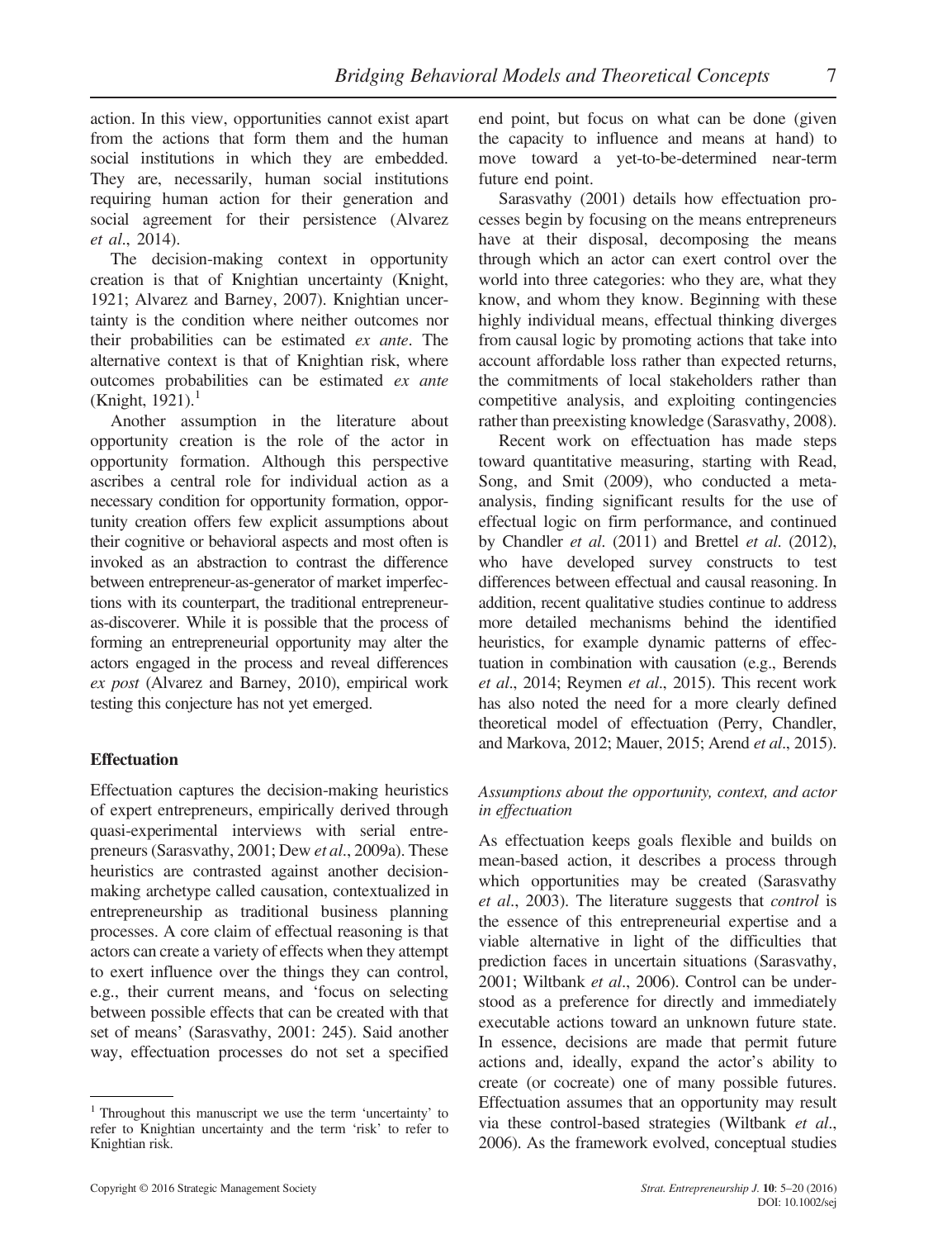considered the implications of the effectuation process within the context of an emerging dialogue about the nature of opportunity (Sarasvathy et al., 2003; Sarasvathy, 2004; Sarasvathy et al., 2014), concluding that 'opportunities were often endogenous to and artifacts of the effectual process' (Sarasvathy, 2012: 3).

For the context, it is important to remember that effectuation was developed through entrepreneurshiprelated think-aloud experiments with expert entrepreneurs (Sarasvathy, 2001, 2008). As such, the literature on effectuation is rooted in the entrepreneurial phenomenon, suggesting that it applies to uncertain contexts and to the creation of economic artifacts. In risky contexts, prediction and planning are potential decision models, but entrepreneurial decisions are rarely made in predictable contexts (Wiltbank et al., 2006). Furthermore, the future state of an uncertain context does not arise exogenously, but is affected by the actions of the effectuating entrepreneur (Read et al., 2009; Sarasvathy, 2008). Thus, it is assumed that a context with an uncertain future that can be sculpted through action is the backdrop against which effectuation is set. In fact, the entrepreneurial problem space has been described as being characterized by Knightian uncertainty, goal ambiguity, and information isotropy (Sarasvathy, 2008).

Finally, effectuation does not address the motivations of entrepreneurial actors directly, but the means-based principle includes answers to the question of who I am. Thus, the actor in effectuation influences his/her environment through his/her means and iterates based on the response from the environment. While effectuation initially focused on expert entrepreneurs, more recent work (e.g., Chandler et al., 2011, Reymen et al., 2015) has relaxed this restriction.

## Bricolage

Underpinning entrepreneurship's traditional focus on opportunity discovery is a description of man as a calculator. In this view, the core challenge for entrepreneurs is search and running the search calculations involved in opportunity discovery and subsequent exploitation.<sup>2</sup> Bricolage emerged as a description of a unique form of entrepreneurial behavior, and it has evolved to become a catalog of entrepreneurial activities that do not seem to fit a model of man as rational calculator and profit-maximizing engine (Baker and Nelson, 2005; Di Domenico, Haugh, and Tracey, 2010; Desa and Basu, 2013).

In anthropology, Levi-Strauss (1967) initially described bricolage as 'making do with what's on hand.' Baker and Nelson (2005) extended this original description and applied it to the process of value creation,3 observing that some entrepreneurs prefer to engage in a process of 'making do by applying combinations of the resources at hand to new problems and opportunities' (Baker and Nelson 2005: 333). 'Making do' describes a state of action where *bricoleurs*—that is, those who utilize bricolage—view resource limitations as both a problem and an opportunity. Rather than focusing on activities that enable them to obtain an advantaged resource position (as perspectives on entrepreneurial action infused by strategy and organization theory suggest) or acting in ways to shape near-term reality (as the logic of effectuation suggests), bricoleurs engage in a different activity entirely. They use resources on hand to solve the problem in a new way or combine existing resources to potentially unlock a new source of value. The combinations that result from bricolage may come from an individual actor (Baker, 2007) or a collective group of actors (Garud and Karnøe, 2003).

In recent years, conceptual work has applied the concepts of bricolage as the theoretical underpinnings for entrepreneurial phenomena that resist the model of man as rational calculator (Di Domenico et al., 2010; Desa and Basu, 2013; Phillips and Tracey, 2007) and extended to inform research on economic organization and entrepreneurial founding teams (Duymedjian and Rüling, 2010; Baker et al., 2003). Empirically, the work to support bricolage has typically utilized the case study (Mair and Marti, 2009) or multiple case study approach, although recent research has developed a

<sup>2</sup> Shane and Venkataraman (2000) argue that opportunity discovery 'requires that he or she recognizes the opportunity exists, and has value…' (2000: 222) and that the decision to act involves 'weighing the value of the opportunity against the costs to generate the value and the costs to generate that value in other ways…' (2000: 223).

<sup>3</sup> Levi-Strauss (1967) initially described two types of bricolage: ideational and material. Ideational bricolage describes the process of recombining earlier myths to create new myths serving new functions; whereas, material bricolage represents the combination of resources at hand to find novel and workable approaches to overcome problems and exploit opportunities (Baker and Nelson, 2005). Although ideational bricolage has received some attention in the entrepreneurship literature (Mair and Marti, 2009), the majority of research has focused on material bricolage (Baker, Miner, and Eesley, 2003; Garud and Karnøe, 2003; Baker and Nelson, 2005; Baker, 2007).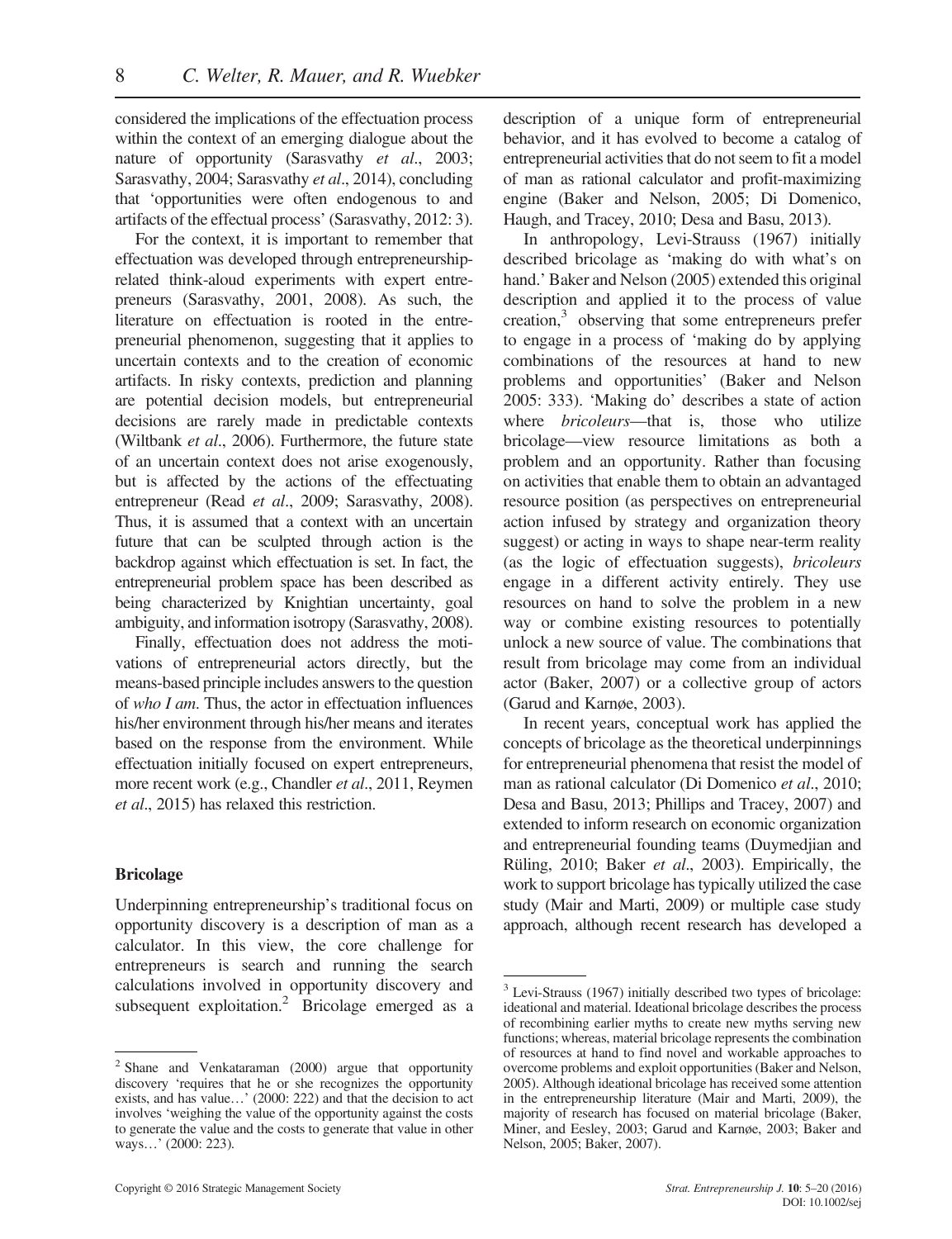measure for bricolage (Senyard et al., 2014). Although narrative (Baker, 2007) has been employed to further clarify the points of bricolage, there have been frequent calls for scholars working in the bricolage stream to engage in both experiments and systematic empirical testing (Senyard, Baker, and Davidsson, 2009) to provide a clear delineation between bricolage and other related entrepreneurial concepts (Stinchfield, Nelson, and Wood, 2013).

## Assumptions about the opportunity, context, and actor in bricolage

Existing research employing the bricolage framework makes no explicit claims about the underlying ontology of entrepreneurial opportunity. However, its intellectual roots (Levi-Strauss, 1967; Weick, 1979; Baker and Nelson, 2005) reinforce its core conclusion that 'many or most entrepreneurial opportunities are more enacted than they are discovered' (Baker and Nelson, 2005: 359). It would seem that theories of bricolage, along with adjacent work in entrepreneurial improvisation and planning (Hmieleski and Corbett, 2006; Miner, Bassof, and Moorman, 2001) may most readily apply in a world of formed, rather than encountered, opportunities.

The most crucial assumption in the bricolage framework is the backdrop upon which entrepreneurial action occurs—a world of scarce resources in which the main challenge entrepreneurs face is 'making something from nothing' (Baker and Nelson, 2005: 340). Because bricoleurs often draw from unrelated or underdeveloped resources during the opportunity-formation process, it 'represents a form of value creation that does not depend on the Schumpeterian assumption that assets are withdrawn

from one activity for application in another' (Baker and Nelson, 2005: 362).

The actor figures prominently in bricolage as the catalyst that 'generates heterogeneous value from ostensibly identical resources' (Baker and Nelson, 2005: 330). Although the entrepreneurial actor has not received significant elaboration or attention in the literature on bricolage to date, the entailing implications of bricolage, the intellectual heritage of the framework, and its connections to adjacent literatures strongly suggest a view of the bricoleur as a creator. Value-creating bricoleurs operate in resource-constrained environments and may select these environments characterized by extreme resource scarcity as a value-creating strategy (Baker, 2007; Duymedjian and Rüling, 2010). The tendency of bricoleurs to eschew socially constructed constraints for how resources 'ought' to be used (Baker and Nelson, 2005) and a tendency to self-identify and take pride in doing things differently (Gioia, Schultz, and Corley, 2000; Rao, Davis, and Ward, 2000) suggests a perspective on the actor (or actors) as creative, improvisational, and novelty seeking.

Table 1 summarizes the existing assumptions regarding the opportunity, context, and actor for each of these theoretical frameworks. With an understanding of each of these frameworks in place, we turn to discussing the boundary conditions and conceptual overlaps for these three frameworks.

# BOUNDARY CONDITIONS

Boundary conditions can be understood by examining what values the units of the three assumptions opportunity, context, actor—could take (Dubin, 1978).

|           | Table 1. Assumptions about the nature of the opportunity, context, and actor in opportunity creation, effectuation, and |  |  |  |  |  |  |
|-----------|-------------------------------------------------------------------------------------------------------------------------|--|--|--|--|--|--|
| bricolage |                                                                                                                         |  |  |  |  |  |  |

|                      | Opportunity                                | Context                                                         | Actor                                                                                                               |
|----------------------|--------------------------------------------|-----------------------------------------------------------------|---------------------------------------------------------------------------------------------------------------------|
| Opportunity creation | Market imperfection                        | Objective state of Knightian<br>uncertainty                     | Interacts with environment to<br>form a market imperfection                                                         |
| Effectuation         | Unspecified possible<br>(near-term) future | Bounded rationality stemming<br>from perceptions of uncertainty | Employs means-based heuristics<br>to interact with the environment,<br>potentially forming a market<br>imperfection |
| <b>Bricolage</b>     | Unspecified (known or<br>unknown problem)  | Perception of resource scarcity                                 | Uses resources on hand to solve<br>an existing problem in a new way<br>or create a new means-ends<br>relationship   |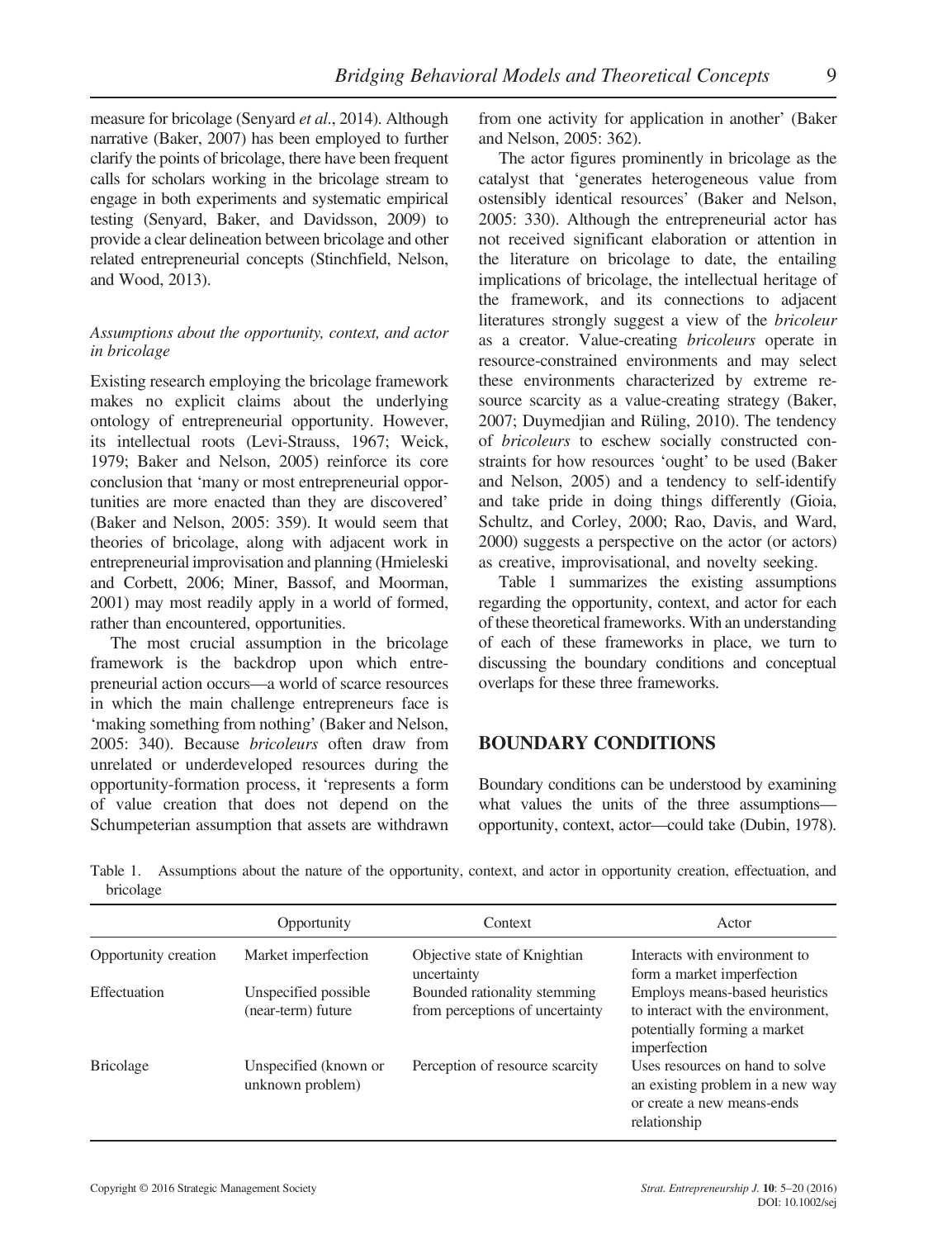The boundary conditions of opportunity creation are the most straightforward of the three frameworks because opportunity creation began as a deductive exercise, with its assumption states as priors. For effectuation and bricolage, the boundary conditions have to be implied due to the fact that they were inductively derived.

Opportunity creation can be considered a system state whereby all the units take specific values (Welter and Alvarez, 2015). In this case, a competitive imperfection arising from an uncertain context, endogenously formed, with no particular requirement of the actor to 'be something' is the result of an opportunity-creation process. Alternatively, a competitive imperfection arising in a risky context, exogenously formed, which is identified and exploited by an 'alert' actor, represents opportunity discovery (Eckhardt and Shane, 2003).

In effectuation, boundary conditions strongly focus on the actor. As such, the boundary conditions seem to be delineated through the specific decision-making heuristics, including behavioral implications referred to in the literature as principles (Sarasvathy, 2001; Dew *et al.*, 2009a). For effectuation to be occurring, entrepreneurial action must show elements of these heuristics. Empirical work so far has largely analyzed effectuation as a set of these independent principles (Read et al., 2009; Chandler et al., 2011; Brettel et al., 2012). Although Chandler et al. (2011) proposed that effectuation may represent a multidimensional construct based on factor analytic results, subsequent studies have often concluded that a set of actions were representative of effectual reasoning even if there was only evidence for individual principles and not the full set. Following all principles clearly represents a case of effectuation. However, literature remains inconclusive about whether all effectuation principles have to be present at the same time. Thus, it also remains unclear if the set of principles forms an appropriate boundary condition for effectuation.

Still, on the side of the actor, one may also consider expertise to be a boundary condition of effectuation. Although expertise has been a primary assumption of effectuation, the fact that the elements of this expertise can be extracted, conceptualized, taught, and learnt (Sarasvathy, 2008) does not make entrepreneurial expertise a boundary condition of effectuation. The difference may lie in the fact that expert entrepreneurs develop the competences intuitively (without conscious rationalizing) through their previous experiences, whereas novices will likely have to be taught. In addition, if the entrepreneurial experiences represent a track record of coping with uncertainty, one could argue that there may be other experiences that are non-entrepreneurial and still may constitute the build-up of similar expertise. In that case, entrepreneurial expertise would be only one representative of a certain type of decision making.

Turning to the context, literature on effectual reasoning typically states that the actor is boundedly rational and has become an expert at action in an uncertain world (Knight, 1921). However, there is reason to differentiate between objective and subjective uncertainty, as well as between applicability and appropriateness for risky and uncertain contexts. With its focus on individual decision making, effectuation emphasizes perceptions of uncertainty over objective uncertainty. Furthermore, the original think-aloud experiment—a marketing and entrepreneurship game called Venturing (Dew et al., 2009b) —could easily be construed as a risk-based decision context. In fact, it was specifically designed to not discriminate subjects by keeping perceptions of technological uncertainty at a low level. Although the context was not particularly uncertain, expert entrepreneurs did demonstrate patterns of a nonpredictive logic, interpreted as effectuation principles. Several useful implications follow. First, although largely understood as a paradigm for decision making under uncertainty (in terms of appropriateness), effectual reasoning may not necessarily require an (objective) uncertain decision-making context to be applied. This aligns with recent research (Arend et al., 2015) suggesting that the relationship between effectuation and uncertainty has not been sufficiently defined in the entrepreneurship literature specifically (and the management literature more broadly). These insights align work at the intersection of strategy and entrepreneurship that attempts to take a more nuanced look at this construct (Folta, 2007; Hsieh, Nickerson, and Zenger, 2007). Second, as effectuation dominates expert entrepreneurs' thinking they may represent individuals who have built up an expertise in (and have a preference for) non-predictive decision making (Wiltbank et al., 2006). Third, if the essence of effectuation is a non-predictive way of coping with uncertainty, it may also be applicable to domains other than the creation of economic artifacts (Sarasvathy, 2001: 256). We explore these implications in more detail later in the discussion.

Similar to effectuation, bricolage focuses heavily on the actor. Baker (2007) points out that one action may be bricolage to a given individual, but may not be bricolage to another party of the same transaction.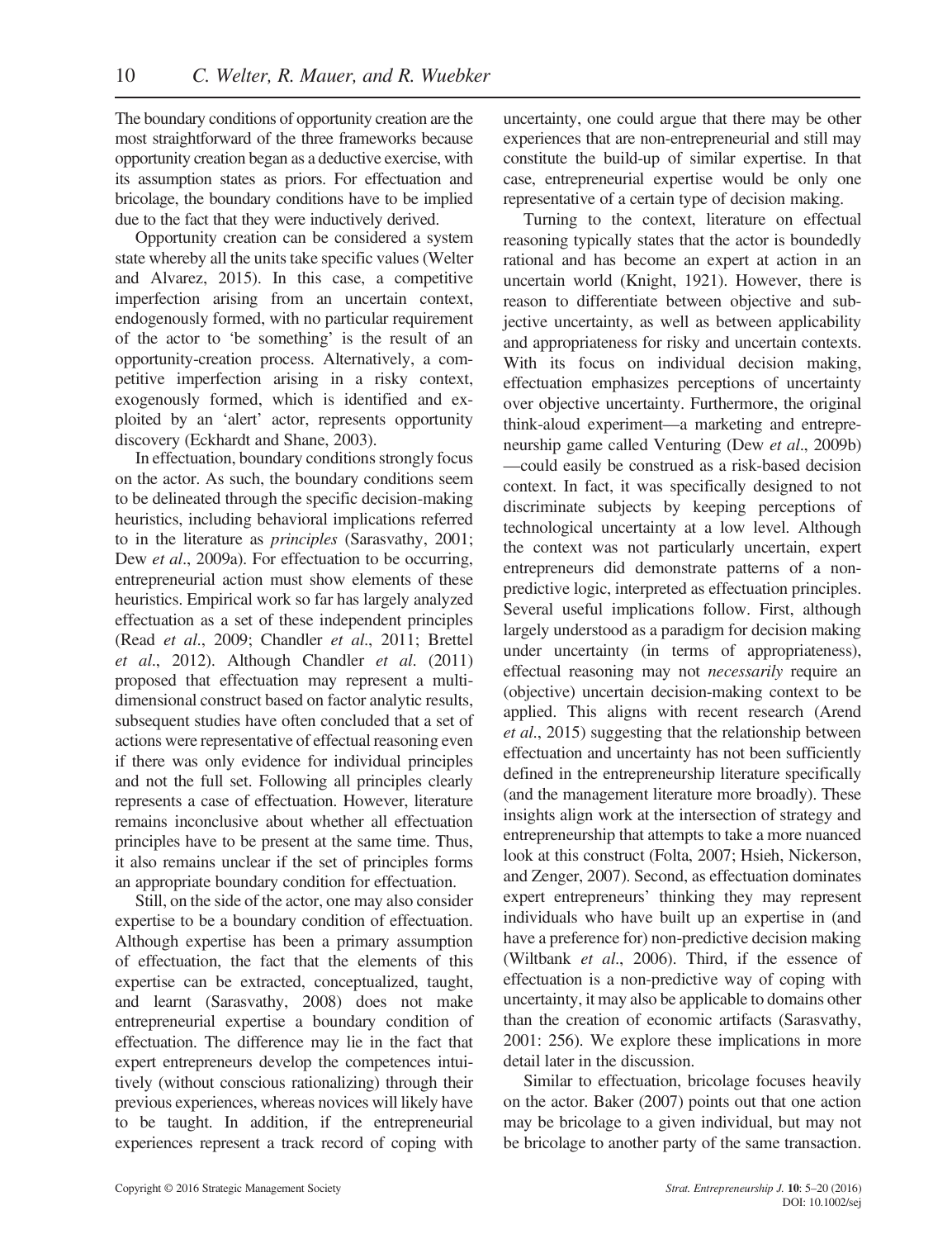The opportunity, though, can be considered emergent. In selective bricolage (Baker and Nelson, 2005), actions function more as a stopgap for a lack of resources to pursue a specific, typically exogenous, problem. However, these actions may give rise to an endogenous opportunity that would not have otherwise existed, if not for those specific actions. Similarly, the context here is emergent depending on the results of the actions. Pursuing an exogenous opportunity typically falls under a risky context. In the formed opportunity, however, the context is uncertain. To better understand whether the actor is a bricoleur, it is worth exploring the concept of resource scarcity in further depth.

For bricolage, the primary assumption is the condition of resource scarcity. Nearly all organizations meet with resource scarcity at some level, so scarcity is a necessary, but not sufficient, condition to consider an actor a bricoleur. 'Simply seeking out or paying discount prices does not, of course, constitute bricolage. But making use of a resource because it is available cheaply or for free, rather than because it is the 'right' resource, and then combining it with other resources to take advantage of some new opportunity, exemplifies bricolage' (Baker, 2007: 705). The measure of bricolage, then, depends not on the cost of the item, but on its comparison to the right resource and its use. If a resource is used for its intended purpose, then the action is not bricolage. However, determining whether a resource is the right resource is simultaneously subjective and difficult to verify (Rumelt, 2005). Yet, this boundary condition is important because it differentiates actions that uniquely describe bricolage from actions taken as a result of resource constraints generally. The examination of novel uses of resources in the face of constraint is an endeavor unique to bricolage studies in entrepreneurship. The novel combinations of resources formed by bricoleurs may give rise to an entrepreneurial opportunity where previous assumptions had proven that there was no opportunity present. With these boundary conditions clarified, we can now more easily discuss the areas in which these concepts overlap.

## CONCEPTUAL OVERLAPS

Building from the boundary conditions and underlying assumptions within each of these areas, we have constructed Figure 1 to visually demonstrate the relationships between these concepts. Note that the



Figure 1. Bridging models of entrepreneurial behavior with opportunity creation

universe here is value creation. These frameworks do not represent all forms of value creation (for example, causation or opportunity discovery), but these frameworks all speak to value creation.

Area 1 represents opportunity creation absent bricolage and effectuation. As such, there are presumably many different ways to form the competitive imperfection. The process, in general, has been described (Wood and McKinley, 2010), but that general description may involve processes other than effectuation or bricolage. There may be other processes—currently described in other literatures or not yet developed—that could explain how an opportunity may come to be endogenously in an uncertain context. In other words, Area 1 can be considered opportunity creation under any other behavioral model. Thus, opportunity creation is in need of further exploration in regard to alternative decision-making frameworks that may be appropriate or effective.

Area 2 represents effectuation in the absence of opportunity creation and bricolage. Although effectuation was developed specifically from a study with expert entrepreneurs (Sarasvathy, 2008), this group of decision-making heuristics may apply to fields beyond entrepreneurship (Sarasvathy, 2001). Whether in concert or individually, the heuristics of effectuation may be applied to non-business decisions, such as making dinner, that are outside the bounds of opportunity creation and would not require bricolage. Also, as we will address later, we believe effectuation may have implications for other fields.

Area 3 represents bricolage absent effectuation and opportunity creation. In many cases, bricolage may not be directed toward the formation of an opportunity or rely on the heuristics of effectuation. Baker and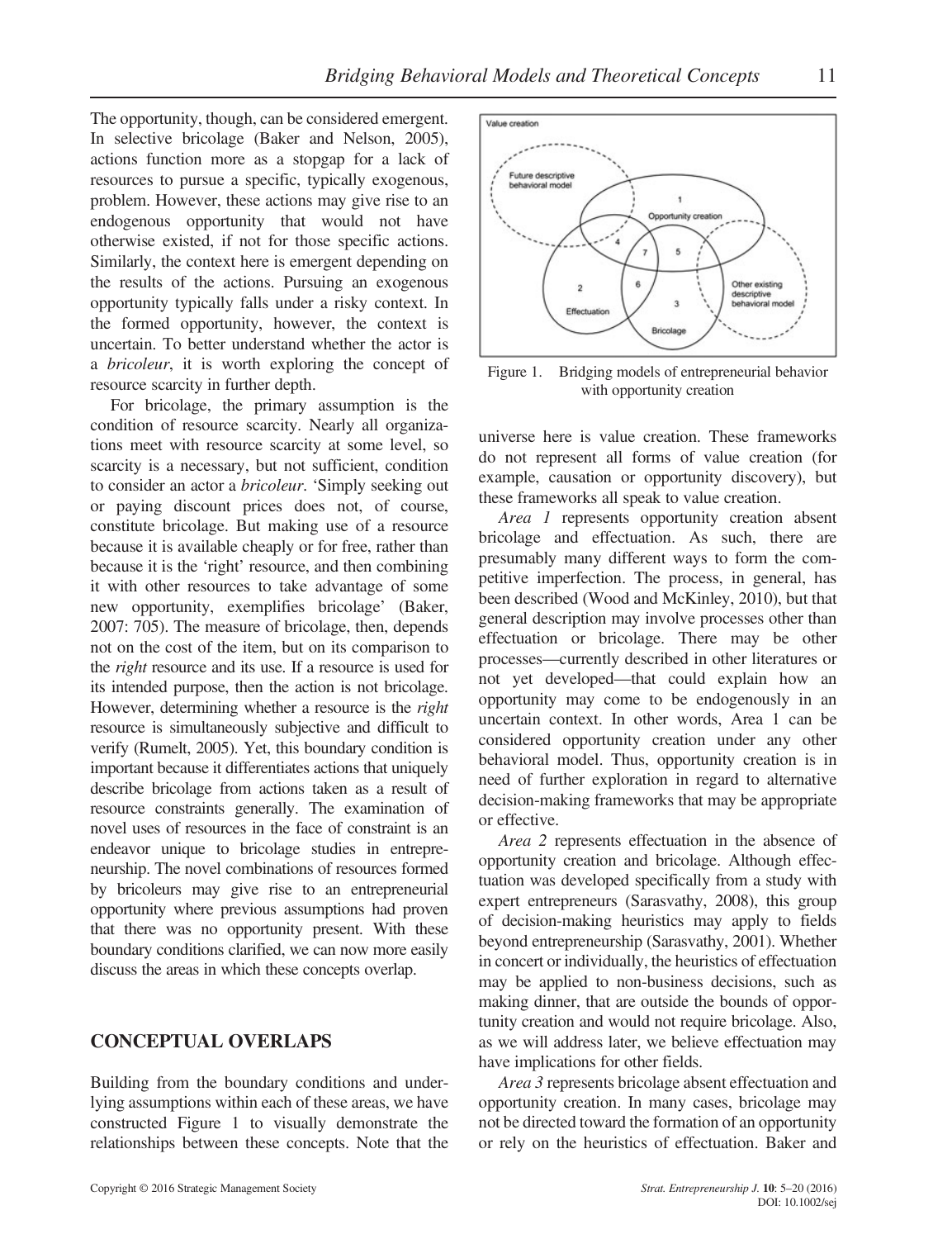Nelson (2005) describe several instances of parallel bricolage whereby the actor in question acts as a bricoleur without prospect or direction of forming an opportunity and apart from applying effectual logic.

Area 4 represents the overlap between effectuation and opportunity creation that excludes bricolage. This area includes all aspects of effectuation that are not a matter of making novel use of what is on hand. The decisions made in this case would represent a means-based logic, but would exclude the novel use criterion of bricolage with regard to resources that are part of the effectual means base or go beyond it. Two separate yet similar cases should be considered in this realm. First, an entrepreneur may have the means on hand that are put to their typical use, thus not involving bricolage. Second, an entrepreneur may be independently wealthy and, thus, able to finance all the appropriate required resources. The entrepreneur's wealth is a resource on hand, but its use is not novel. Furthermore, this is less of a resource-constrained environment than the prototypical bricolage environment.

Area 5 refers to situations that involve both opportunity creation and bricolage and it excludes effectuation. This represents aspects of opportunity creation, such as human resources drawn from the entrepreneur's social network, that involve making do with what's on hand in novel ways (Banerjee and Campbell, 2009). All of bricolage requires a meansbased approach by definition of using what's on hand. Thus, a view of any means-based approach as effectuation would require bricolage to be a special case of effectuation. Thus, this situation requires a view of effectuation as a multi-dimensional construct (Chandler et al., 2011), where effectuation is defined by the existence of all heuristics. With a multidimensional construct, it is easy to imagine situations where a bricoleur does not employ all or any of the other heuristics involved in effectuation.

Area 6 shows effectuation and bricolage coinciding in the absence of opportunity creation. It may represent situations outside the economic sphere in which effectuation is applied and informed by bricolage. Both concepts coincide in the notion of means that are close at hand. Bricolage adds the notion of means being used in novel ways. Literature on effectuation has touched upon a similar concept before: exaptation (Dew, Sarasvathy, and Venkataraman, 2004). Exaptation refers to a resource characteristic that once served a particular function, but evolved to serve another. A prominent example is feathers that were necessary for temperature regulation (i.e., down) before being co-opted for flight. Stemming from the evolution literature, the term somewhat represents evolutionary bricolage.

Area 7 represents the overlap of all three of the concepts. We believe this to be the most common area involving opportunity creation (although that is an empirical question beyond the scope of this article). Part of the confusion around these topics may stem from the frequency of their occurrence together. These are situations in which an effectual decision model requires the making do with what's on hand in novel ways, while pursuing the creation of a market imperfection. One of the examples given in Sarasvathy (2001) is that of U-Haul. The company used customers as sales people to rapidly gain a nationwide network. The customers were available resources who were not typically used as salespeople. Therefore, this represents bricolage.

This last example represents the case where both bricolage and effectuation are present in opportunity creation (Area 7). Sarasvathy (2001) uses the case of U-Haul as an example of effectual logic, citing that formal case analysis would suggest that the idea was untenable. Nonetheless, the Shoens (U-Haul's founders) enacted this opportunity in the face of uncertainty by enlisting friends, family members, and customers to make down payments on trucks and lend them the use of those trucks, as they personally invested no more than \$5,000. Furthermore, the Shoens gave incentives to early customers if they would establish an outlet for the trucks at their final location. This example describes how the Shoens represented each of the four principles of effectuation, and it can be further understood as an example of how effectual actions led to actions linked to bricolage.

Specifically, U-Haul did not have a national sales force to locate appropriate sales outlets throughout the country. What they had on hand was customers moving to various parts of the country. They made use of these customers as a sales force. In a resource-constrained environment, the Shoens used the resource of relocating customers to make do for the lack of a sales force to potential franchisees. The motivation of the Shoens was to apply an available resource (customers) that was not the right resource . (paid sales force) to accomplish a different task than that resource's typical application (customers establishing franchise locations). Seen in terms of bricolage, the customers were resources that were combined in a novel way as a sales force; yet described using the principles of effectuation, customers became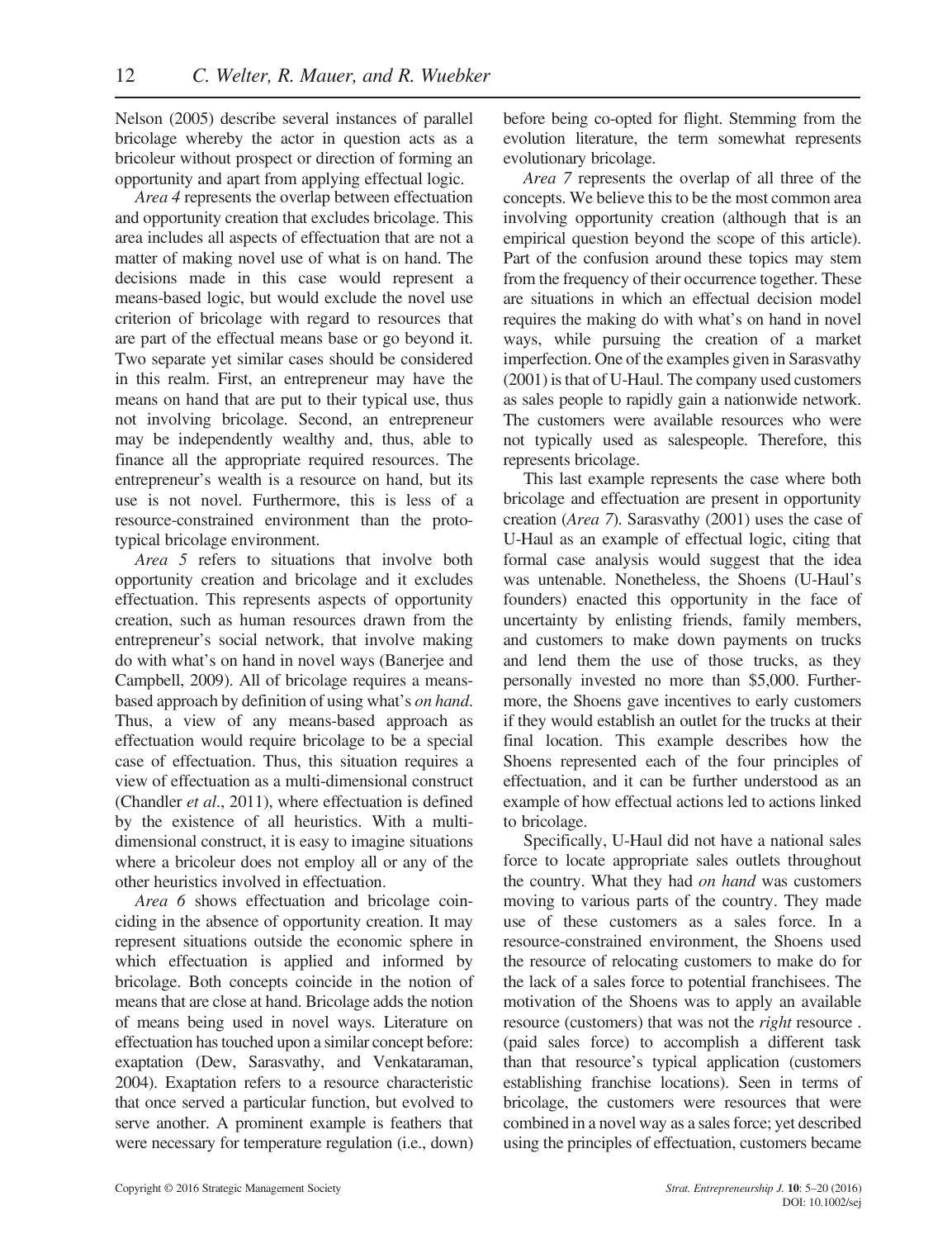committed stakeholders with Shoens' idea and cocreated the opportunity.

The other spaces in Figure 1 represent other potential frameworks for action that may describe how an actor can form an opportunity. These frameworks may exist in other fields currently, or they may not yet be identified. In either case, we include these spaces to illustrate that bricolage and effectuation do not represent the only ways to operationalize what an actor does in opportunity creation.

## DISCUSSION AND IMPLICATIONS

Our analysis thus far has brought together opportunity creation, effectuation, and bricolage by clarifying their assumptions, boundary conditions, and conceptual overlaps. By starting with the intellectual roots of the three concepts, we highlighted how these concepts have grown to address the formation of opportunities from either a theoretical base (opportunity creation) or an empirical base (effectuation and bricolage). The different starting points catalyzed research agendas that have converged in some areas, but not all, as Figure 1 illustrates. We discuss the implications of this analysis for: (1) behavioral concepts in the field of entrepreneurship like effectuation and bricolage; (2) the field of entrepreneurship as a whole comprising the theory discussion of opportunity creation; and (3) other fields in the area of and adjacent to management.

## Implications for behavioral concepts of entrepreneurship

## Effectuation

Building upon the idea that the behavioral implications of effectual reasoning represent the most concrete current operationalization of an opportunity-creation process, we suggest five potential directions for effectuation research. First, research could intensify efforts to accurately capture effectuation—and at the same time uncertainty—empirically. Second, new work could address the direct and potentially more long-term effects of effectuation and move beyond testing performance measures related to firm formation. Third, principles of effectuation and their relationships to each other should be clarified (Arend et al., 2015; Mauer, 2015). This may include the addition of other principles. Fourth, ways to teach effectuation in the absence of entrepreneurial expertise need to be identified. Finally, building on the fact that effectuation principles may well work outside the area of entrepreneurial opportunities, other fields should explore the value of effectuation in their contexts, which we will discuss later.

Chandler et al. (2011) and Brettel et al. (2012) have begun making strides for the quantitative study of effectuation by developing survey instruments to distinguish between effectuation and causation decision-making paradigms. However, these are only first steps, which will need to be critically assessed and developed further (see, e.g., Alsos, Clausen, and Solvoll, 2014). To further this effort, measures need to be developed for understanding when these paradigms are appropriate. Specifically, measures of uncertainty need to be refined. Future work could further distinguish the difference between Knightian uncertainty (a claim about the state of the world) and bounded rationality (an actor's perceptual sense of the state of their world).

This view also raises the question of whether the effectual paradigm is as effective in risky decisionmaking contexts. Read *et al.* (2009) suggest that individual principles of effectuation have positive effects on firm performance regardless of context. Are these findings suggestive of the effectiveness of the principles of effectuation in and of themselves? In other words, do these findings prescribe that effectuation should be the decision-making paradigm of all entrepreneurs? Ultimately, this becomes a question of perception of the boundedly rational actor.<sup>4</sup>

If the context is given externally, that is, the context is not solely a matter of perception, then there are two possible mismatches between the perception of a boundedly rational actor and reality. First, an individual may perceive a context to be uncertain when it is, in fact, risky. This might lead the entrepreneur to elect to employ opportunity-creation processes, for example, effectual reasoning, in an attempt to form a competitive imperfection. To effectuate, in this case, would be to ignore relevant market information in a quest to reproduce that information again. Over time, the entrepreneur may gain enough experience and knowledge in an area to become alert to a preexisting opportunity. Seen in this way, effectuation is a framework for action that generates experience that could contribute to alertness

<sup>4</sup> We thank an anonymous reviewer for bringing the issue of perception to our attention.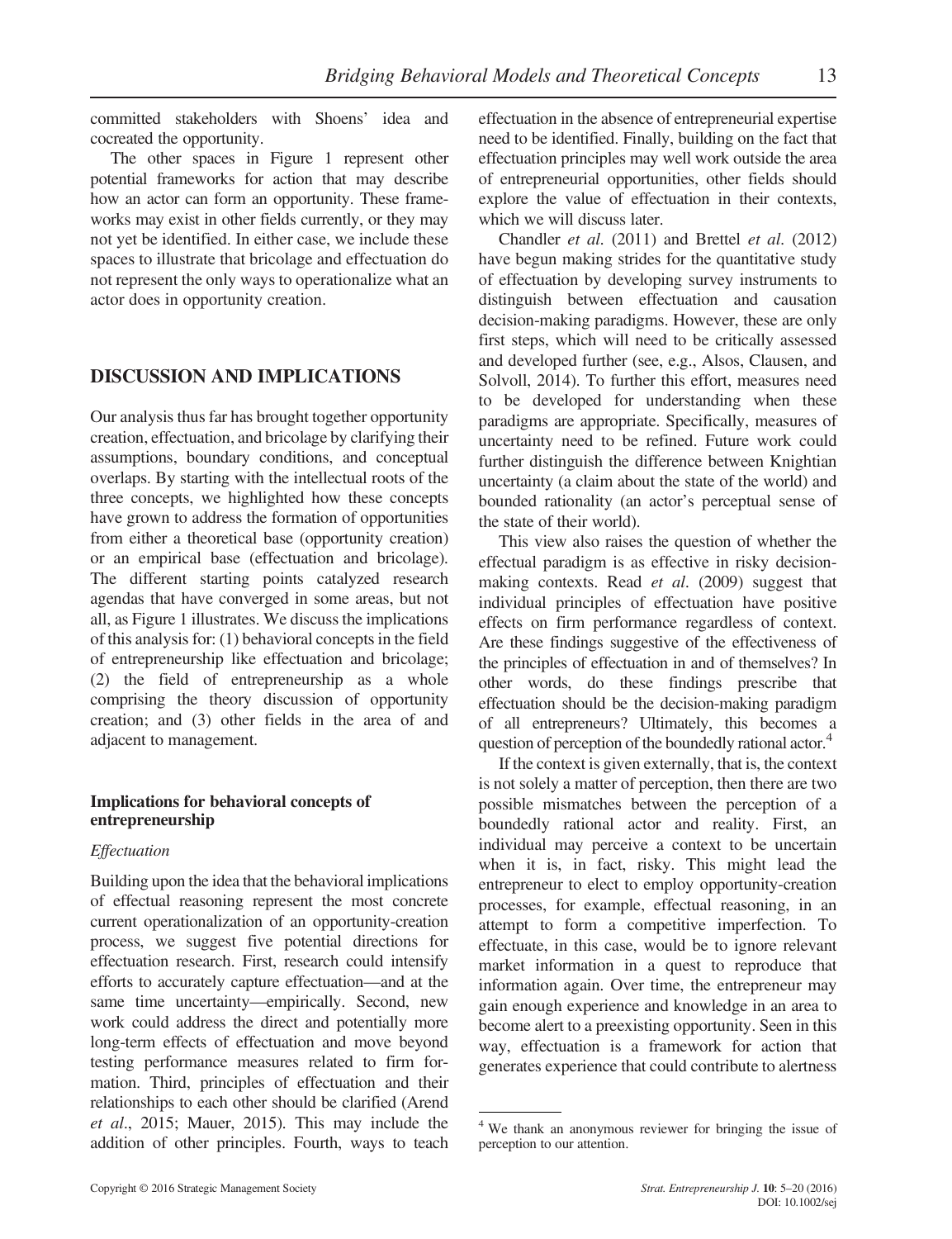(Shane, 2003). Moreover, competitive advantage in opportunity discovery is typically based on speed, secrecy, or entry barriers (Alvarez and Barney, 2007), so it is unlikely that a process approach to recreating existing knowledge would outperform an alert entrepreneur who simply recognizes the opportunity. Therefore, while this misperception and subsequent effectuation process may ultimately result in the discovery of an exogenous opportunity, we expect that this would be less efficient than following a causation process. Thus, this form of misperception would likely lead to inefficient processes of enactment and exploitation.

Second, an individual may perceive a context to be risky when it is, in fact, uncertain. This would lead the entrepreneur to follow discovery processes, including causation, in an attempt to exploit an exogenous competitive imperfection. Ultimately, this would prove unfruitful. Without an existing competitive imperfection, the attempt to form an organization in the pursuit of a perceived opportunity would lead an entrepreneur to acquire resources—financial, human, and physical—that are relevant to the perceived opportunity. Since the opportunity does not, in fact, exist, these resource acquisitions would likely be in vain. Thus, this form of misperception would probably lead to failure. This point of perception underscores the benefits of viewing effectuation as a process focused on bounded rationality rather than Knightian uncertainty.

Given that the effectuation literature is still inconclusive as to whether it is a multidimensional construct or held together by one shared mechanism, future research could benefit from clarifying the relationships among the effectuation principles. For example, if decision making is consistent with effectual principles in every area except that of affordable loss, what decision-making structure has occurred? Multi-agent simulation and experiments may be effective mechanisms for testing the decision-making paradigms of entrepreneurs as a whole and in parts. Conjoint research designs similar to Shepherd and DeTienne (2005) and DeTienne and Chandler (2007) could be used to further examine the nature of effectuation, untangling whether it is a learned process of the expert entrepreneur (Sarasvathy, 2001) or a general purpose decision-making schema activated under conditions of actual (or perceptual) uncertainty.

We still know little about how to teach antecedent factors of effectuation to those entrepreneurial novices who have not yet built up entrepreneurial expertise through experience. It is likely that talking about effectual reasoning as a concept is easier when addressing an audience with some entrepreneurial expertise who hear their intuition being scientifically explained and reinforced as compared to novices who cannot drawn on previous experience to relate to the mind-set and logic. However, going beyond expert entrepreneurs, another stream of research may inquire into alternative development paths that may produce a comparable set of experiences leading to a similar sort of intuitive thinking and acting.

## Bricolage

The implications for research involve studying both entrepreneurial actions and intentions behind resource use. Using a free or inexpensive resource does not make one a bricoleur, but employing that resource in a new manner does. Thus, research must distinguish between what the *right* resource for a particular problem may be and compare the actual resource being used. For the most part, this understanding will come from further qualitative research. However, there are quantitative directions for bricolage research as well. Researchers could use surveys or experiments to compare perceptions of the right resource compared with the resources they could gain access to or chose to gain access to.

Another possible area of research lies in examining areas where bricolage may be more effective than other approaches to opportunity formation. There are entrepreneurs nearly bereft of resources and there are those that lack only a few resources. Are there specific areas in which bricolage may be more effective as a tool for overcoming resource scarcity? Are there any areas in which bricolage is an inappropriate fit as a mode of entrepreneurial action? Lastly, if bricolage is making do with what is available, how could it lead to competitive advantage, and which environments likely provide the fertile ground for that advantage?

Perhaps the most interesting area for future research lies at the intersection of bricolage and effectuation, where opportunity creation takes place. There are both theoretical and practical avenues for research. What does a bricolage process look like within effectuation, when there is only a very generic goal or motivation at the start? What, if any, entrepreneurial attributes enable someone to use effectuation and/or bricolage? How does creativity factor in to these two concepts, separately and jointly? Since little research has explicitly put these concepts together, the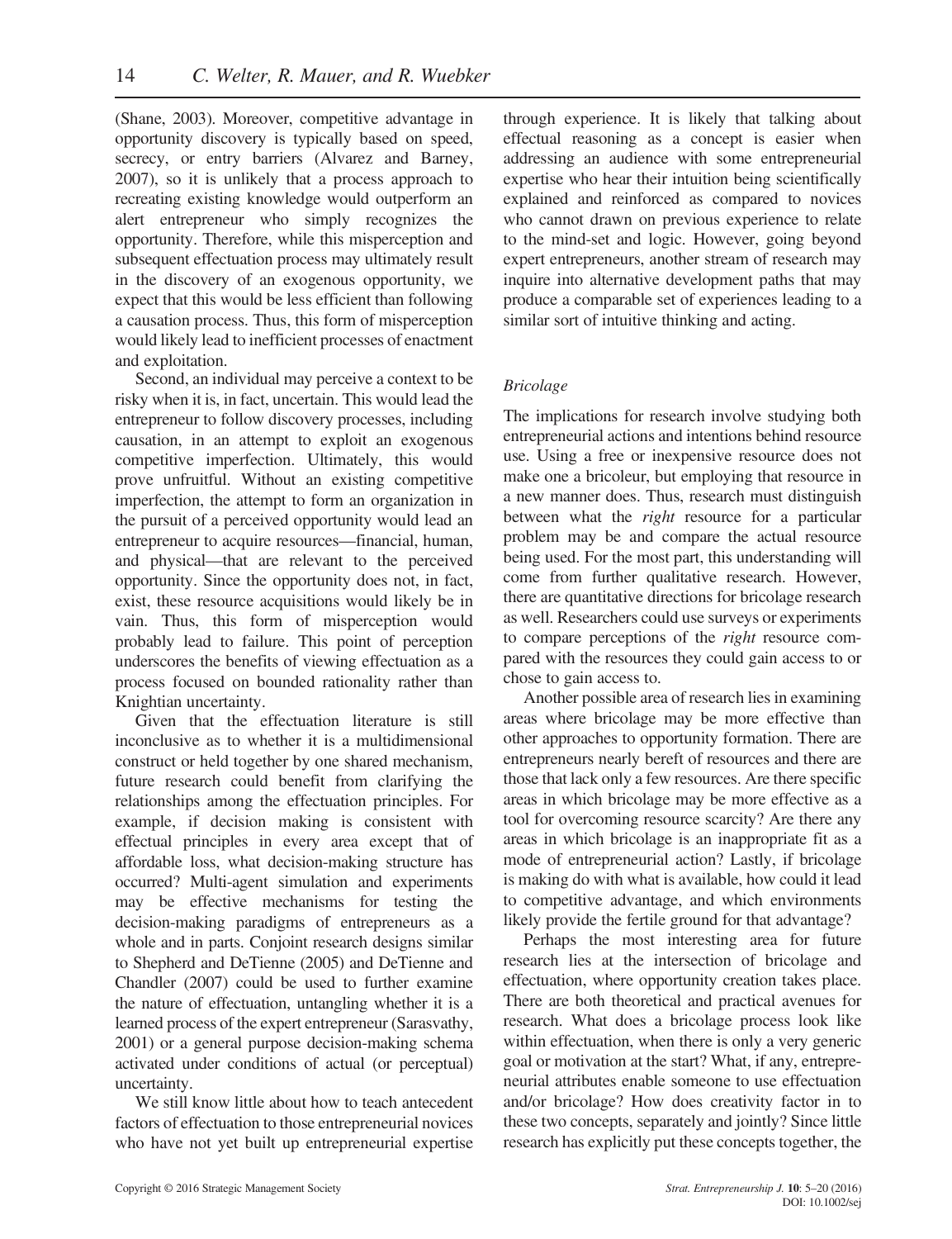first attempts at understanding this relationship may best be served by qualitative examination.

## Implications for the field of entrepreneurship as a whole

As behavioral concepts in entrepreneurship, both effectuation and bricolage clearly affect the field of entrepreneurship as a whole. Advancing these concepts and refining them theoretically can provide the building blocks for a paradigmatic base for entrepreneurship research (Arend et al., 2015).

Our analysis of opportunity creation, effectuation, and bricolage suggests several avenues for future investigation. First, future research could focus on empirically verifying conceptual advancements connecting the theorized nature of entrepreneurial opportunity to entrepreneurial action and the entrepreneurial process. Some research has described these opportunity process types as cyclical (Zahra, 2008), while others have attempted to reconcile differences (Edelman and Yli-Renko, 2010). Empirical investigation could clarify whether there are distinctive differences in opportunity process types and whether those differences matter. To investigate those differences, future research could employ our proffered analytical framework and develop measures of the underlying assumptions of opportunity creation to distinguish it from opportunity discovery. While longitudinal studies of entrepreneurial actions would be the most fruitful, retrospective studies could employ our framework to develop proxies for the assumptions about the opportunity, the context, and the actor.

Another approach would be to explore the implications of opportunity-creation processes for entrepreneurs and the organizations they create. For example, at the individual level, Hmieleski and Baron (2008) investigate the effect of regulatory focus on creation and discovery processes, and Alvarez and Barney (2007) suggest that activities commonly associated with the entrepreneurial process—such as human resources, financing, and entry strategy—will differ based on context. Other work theorizes that the opportunity context influences downstream processes such as how firms organize (Alvarez and Barney, 2005). Research could examine the variance in outcomes between the same functional activities in different opportunity processes, or research could examine two alternative functional sets of activities in the same creation-opportunity process.

A third approach would be the development of research that delineates, details, and tests the growing collection of research questions that emerge from the interaction of behavioral models and the theoretical frame of opportunity creation. For example, a voluminous literature theorizes and tests why, given a formed opportunity, some individuals identify them and others do not; why some individuals act to exploit an opportunity and others do not (Shane and Venkataraman, 2000); and, how and why some individuals learn (or do not learn) while engaging in these activities (Corbett and Katz, 2012). Opportunity creation frameworks provide the possibility for opportunities to be formed, rather than encountered, but provide little guidance as to why some people, and not others, attempt to form opportunities. No process of opportunity creation currently explains why an actor—given additional uncertainty and difficulty of creating an opportunity—chooses to engage in the hard work of simultaneously attempting value creation and capture (create a new opportunity, then organize to exploit it) given a seemingly more straightforward approach (identify an extant opportunity and organize to exploit it). It is far from obvious why it would be economically or behaviorally efficient to attempt opportunity creation and, if it is not, what the alternative motivation for this activity might be (Aldrich and Kenworthy, 1999; Shah and Tripsas, 2007). Here, insights from bricolage and its linkages to individual creativity and novelty could provide a framework for analysis of this potential puzzle.

A fourth direction could move beyond effectuation and bricolage, conceptualizing and testing other action frameworks for opportunity creation. Our analysis suggests an important avenue for entrepreneurship research in the creation stream, consisting of a collection of models describing processes through which market imperfections arise. One approach to extension might be to develop conceptual work that offers guidance and a research program for opportunity formation processes that are driven by human action, aligned with opportunity creation's overarching emphasis on actors as opportunity formers (Alvarez and Barney, 2007; Klein, 2008; Sarasvathy, 2001; Baker and Nelson, 2005). One can imagine a collection of actions and processes—conceptually distinct from effectual reasoning and bricolage—that can be either deduced as entailing implications of opportunity formation or induced by observation. A concept like enrollment (Burns et al., forthcoming) is a recent example. However, the logic of opportunity creation also leaves open the possibility for other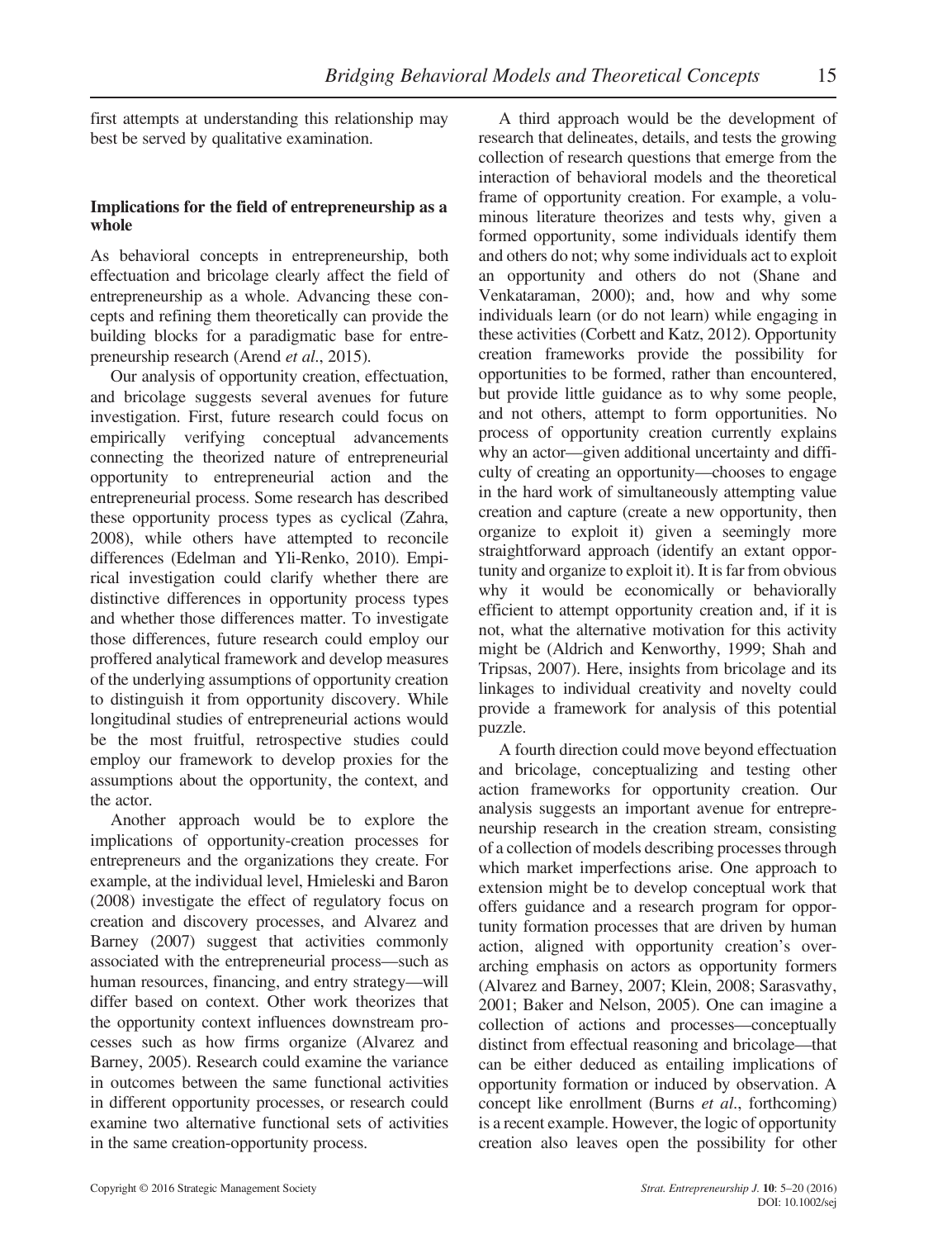things besides human action and exogenous shocks to form opportunities, leading some to suggest that institutions (Miller, 2008; Alvarez, Barney, and Anderson, 2013; Alvarez et al., 2015) or collectives (Foreman, Westgren, and Whetten, 2013; Hofherr and Westgren, 2014) are opportunity-formation mechanisms that, while involving human action, do not necessarily require intention.

A fifth avenue for entrepreneurship research is the development of conceptual linkages between theories of opportunity formation (value creation) and opportunity exploitation (value capture). Although opportunity creation ascribes an important role for human actors in the creation of market imperfections and effectuation and bricolage explain what actors may actually do in the process of generating that market imperfection, the formation of an opportunity does not necessarily entail its pursuit or exploitation. One actor may form a market imperfection that another actor or group of actors may exploit. Alvarez et al. (2015) describe this process in the king crab industry; however, this case is one in which an actor exploited the opportunity and others followed. It may be fruitful for future research on opportunities to explicitly describe which aspect of the opportunity is addressed: how opportunities for value creation come about; who recognizes those opportunities given the means of opportunity formation; and who captures the value given that the opportunity has been formed and recognized.

A final implication of our analysis suggests several opportunities to contribute to streams of active research in entrepreneurship and potentially reinvigorate less-active streams (Alvarez et al., 2013). For example, taking the logic of opportunity creation seriously suggests opportunities to contribute new insights to the rich literature in entrepreneurial learning and cognition (Corbett and Katz, 2012). Emerging work has begun to grapple with these issues (Mitchell, Randolph-Seng, and Mitchell, 2011, for example), and some of the most interesting and promising work is in the earliest stages, generated by doctoral students studying entrepreneurship.

Opportunity creation could also catalyze new research on the microfoundations of entrepreneurship, returning to an old domain—entrepreneurial traits and personality—and reinvigorating it. By 1990, reviews of the entrepreneurship literature had concluded that there was no consistent relationship between personality and entrepreneurship and that future research under the trait paradigm was a dead end and should be abandoned (Gartner, 1988). While the original research on traits, along with individual-level research that followed the reorientation of the field around the individual/opportunity nexus, has provided little insight, the majority of this work drew from functional descriptions of entrepreneurs in economics and the implications of the individual/ opportunity nexus to hypothesize traits to look for for example risk aversion (Busenitz and Barney, 1997), counterfactual thinking (Baron, 2000), and personality traits drawn from modern psychometric instruments such as the five-factor model of personality (Zhao, Seibert, and Lumpkin, 2010). These traits may or may not explain aspects of opportunity discovery. However, the conceptual question of what traits might matter (and the empirical testing of those conjectures) remains very much an open question in opportunity creation. Moreover, the initial work in this field raised the question of whether differences in cognition between entrepreneurs and non-entrepreneurs are an antecedent condition of entrepreneurship or a resulting condition (Alvarez and Barney, 2007). Thus, we cannot say 'traits are dead' with certainty, because we may have been looking for differences in the wrong places all along.

## Implications for other fields

If we understand models like effectuation and bricolage as behavioral responses to uncertainty in general, there may be applications to fields beyond entrepreneurship. The paragraphs below describes how effectuation and bricolage—as representatives of a larger number of behavioral models in opportunity creation—may benefit a variety of other fields. We provide four suggestions.

In the area of strategy, related research could integrate emerging insights about entrepreneurial action with the literature on search and experimentation processes (Davis, Eisenhardt, and Bingham, 2007; Pich, Loch, and Meyer, 2002; Sommer, Loch, and Dong, 2009) to contribute to active conversations in strategy about the relationship between search and value creation (Nickerson and Zenger, 2004). Although search processes are conceptualized in strategy as a crucial component of creating new economic value, which approaches to design and enact, what tools to employ in which sequence, and the alignment between search regime and problem context have not been well specified. Future research could consider the relative match between the opportunity type and the individual, the context, and the experimental approach.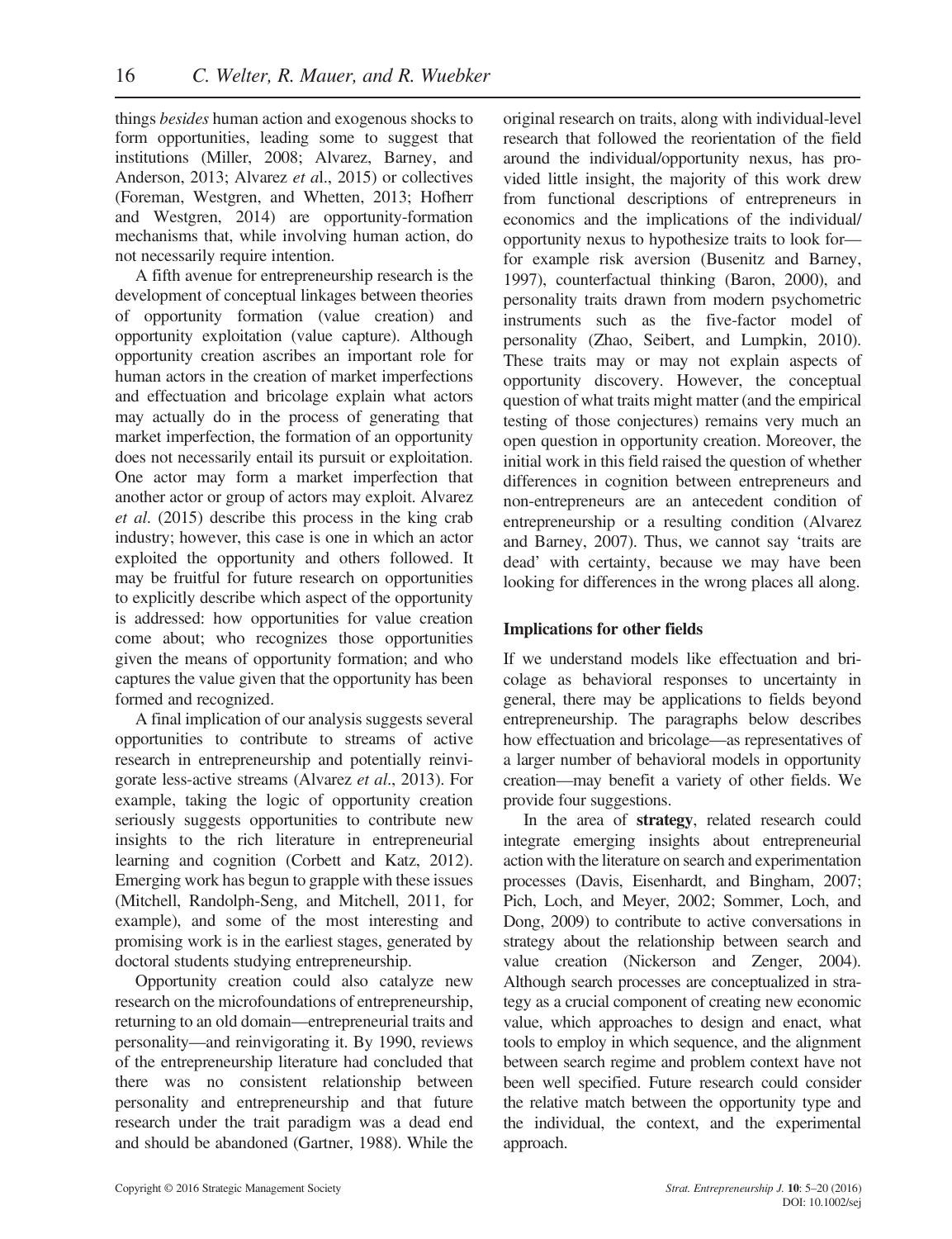In **organization theory**, opportunity creation may have important entailing implications for economic organization and, potentially, a theory of the entrepreneurial firm. One implication of opportunity creation is that theories in strategic management, employed to explain how existing firms organize to capture value, may not be able to be employed or extended to explain firm emergence or the role of the firm in the creation of value. Another implication is that for some types of opportunity creation, the firm is not a governance choice that an entrepreneur selects, but a necessary precondition for certain types of opportunities to be created. Behavioral models like effectuation and bricolage, with their specific understandings and treatments of means and ends, could provide organization theory with insights about how to structure organizations in pursuit of value creation, rather than value capture.

Historically, economics has had an awkward relationship with the entrepreneur. Where present, the entrepreneur is represented as an abstracted entity across various models as coordinator (Casson, 1982; Coase, 1937), equilibrator (Kirzner, 1973), harbinger of disruption (Schumpeter, 1934), and uncertainty . bearer (Knight, 1921). Occasionally the individual entrepreneur makes an appearance in economics in the literature on innovation and technical change, but is notable mostly through absence—a 'spectre' haunting formal models (Baumol, 1968). This absence has made the development of new theory exploring the returns to entrepreneurial activity challenging. Previous work has referred to returns to economic activity as economic rents (Lippman and Rumelt, 1982), and the challenge in formal models is to model this entrepreneurial rent. Recent work at the intersection of strategy and entrepreneurship suggests that the traditional 'entrepreneurial rent' in economics is, actually, a set of distinct rent streams Further work at the intersection of economics and entrepreneurship can model the economic role related to each rent stream to frameworks for entrepreneurial action that create those rents, analogous to an emerging perspective in strategy that examines market frictions, economic rents, and the frameworks in strategy that capture those rents (Mahoney and Qian, 2013).

In psychology and cognition, a concern about context and experimental strategy is that current research lacks a theoretical consideration for how actors think about and potentially learn from experiments across entrepreneurship and strategy. For instance, a variety of well-known ego and thinking traps identified by psychology and cognitive science (Kahneman, 2003) can contaminate the design of experiments, creating frictions that impact their execution and interpretation of results. Search processes are often conflated with experimentation processes, suggesting metaphorically that actors engaged in search either in strategy or entrepreneurship are doing science. At best, search and experimentation processes are quasi-experiments; and the actors engaging in these experiments have both systematic bias and individual ego-preserving bias to contend with during this process. It is also possible that, in some cases, the experimentation processes themselves (selected or enacted) can anchor or influence results and learning. Future conceptual work can explore the implications for search, learning, and experimentation for individual actors, teams, and organizations.

# **CONCLUSION**

This article attempts to clarify and integrate three important concepts in entrepreneurship: opportunity creation, effectuation, and bricolage. Each of these concepts developed their own literature streams and, despite their conceptual overlaps, typically have not been examined jointly. To that end, we have described the historical roots and basic tenets of each concept, their boundary conditions, and conceptual overlaps (explicit and implied) using a common analytic framework, and we considered the implications for research.

Our insights underscore the necessity to bring together literature that addresses creative aspects in entrepreneurship and management. Our joint examination of these three important frameworks in entrepreneurship has provided greater clarity for each by providing an organizing framework around the opportunity, the context, and the actor. This framework can support future conceptual work and empirical testing both within entrepreneurship research and other fields. Advancing theoretical development requires increasing evidence to support a concept before it becomes paradigmatic. To truly distinguish entrepreneurship as a field, these concepts must be further developed into refined theories that can contribute to other fields within business and beyond. This research solidifies the foundational theories of entrepreneurship to provide a firm base on which to describe the origination of market imperfections.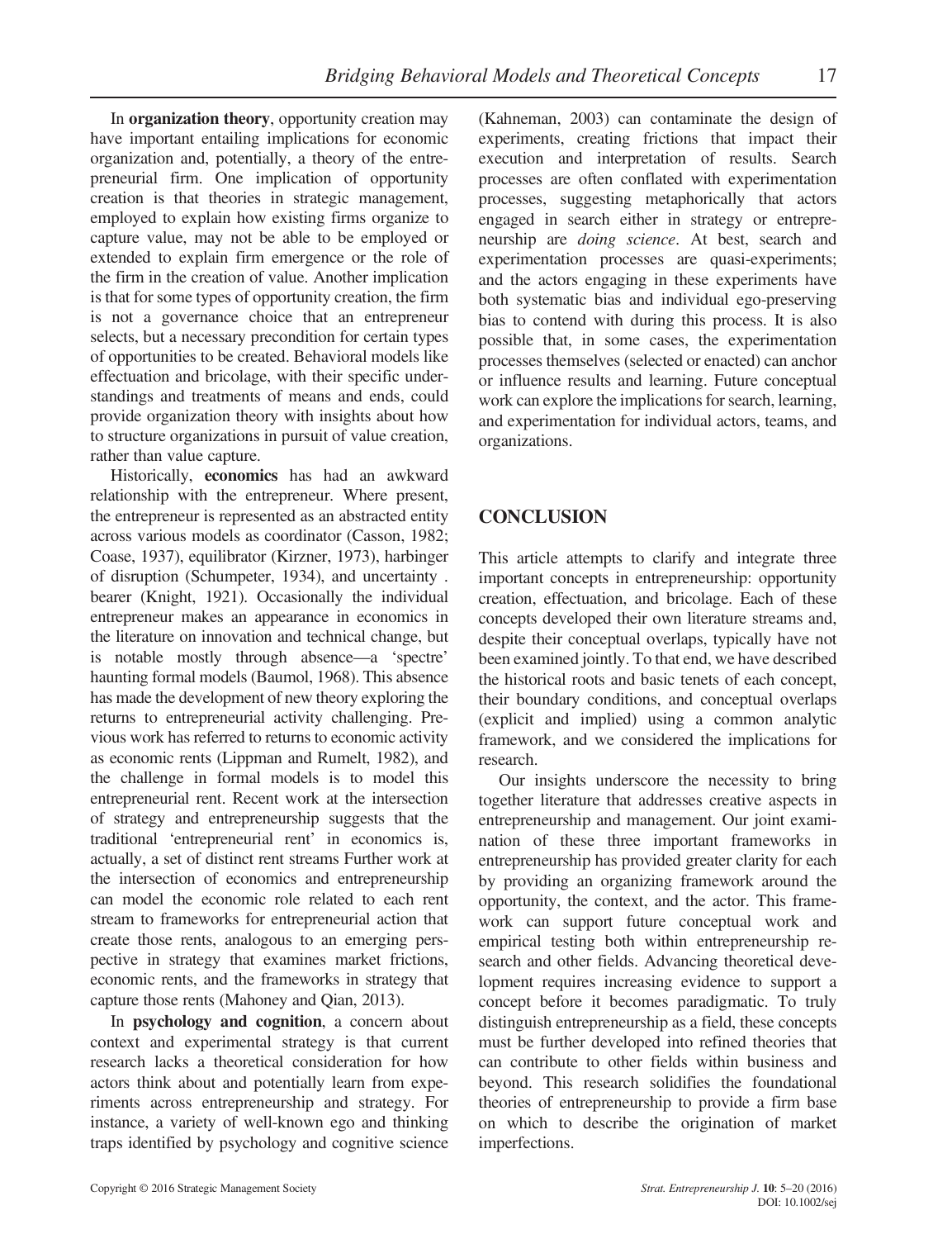## **REFERENCES**

- Aldrich HE, Kenworthy A. 1999. The accidental entrepreneur: Campbellian antinomies and organizational foundings. In Variations in Organization Science: In Honor of Donald T. Campbell, Baum JAC, McKelvey B (eds). SAGE Publications: Newbury Park, CA; 19–33.
- Alsos GA, Clausen TH, Solvoll S. 2014. Towards a better measurement scale of causation and effectuation. Paper presented at The Academy of Management Annual Meeting, Philadelphia, PA.
- Alvarez SA, Barney JB. 2004. Organizing rent generation and appropriation: toward a theory of the entrepreneurial firm. Journal of Business Venturing 19(5): 621–635.
- Alvarez SA, Barney JB. 2005. How do entrepreneurs organize firms under conditions of uncertainty? Journal of Management 31(5): 776–793.
- Alvarez SA, Barney JB. 2007. Discovery and creation: alternative theories of entrepreneurial action. Strategic Entrepreneurship Journal 1(1/2): 11–26.
- Alvarez SA, Barney JB. 2008. Opportunities, organizations, and entrepreneurship. Strategic Entrepreneurship Journal 2(4): 265–267.
- Alvarez SA, Barney J. 2010. Entrepreneurship and epistemology: the philosophical underpinnings of the study of entrepreneurial opportunities. Academy of Management Annals 4: 557–583.
- Alvarez SA, Barney JB, Anderson P. 2013. Forming and exploiting opportunities: the implications of discovery and creation processes for entrepreneurial and organizational research. Organization Science 24(1): 301–317.
- Alvarez SA, Barney JB, McBride R, Wuebker R. 2014. Realism in the study of entrepreneurship. Academy of Management Review 39(2): 227–231.
- Alvarez SA, Busenitz LW. 2001. The entrepreneurship of resource-based theory. Journal of Management 27(6): 755–775.
- Alvarez SA, Young SL, Woolley JL. 2015. Opportunities and institutions: a co-creation story of the king crab industry. Journal of Business Venturing 30(1): 95–112.
- Archer GR, Baker T, Mauer R. 2009. Towards an alternative theory of entrepreneurial success: integrating bricolage, effectuation and improvisation. Frontiers of Entrepreneurship Research 29(6): 4.
- Arend R, Sarooghi H, Burkemper A. 2015. Effectuation as ineffectual? Applying the 3E theory-assessment framework to a proposed new theory of entrepreneurship. Academy of Management Review 40: 630–651.
- Azoulay P, Shane S. 2001. Entrepreneurs, contracts, and the failure of young firms. Management Science 47(3): 337–358.
- Baker T. 2007. Resources in play: bricolage in the toy store (y). Journal of Business Venturing 22: 694–711.
- Baker T, Miner A, Eesley D. 2003. Improvising firms: bricolage, account giving and improvisational competencies in the founding process. Research Policy 32: 255–276.
- Baker T, Nelson R. 2005. Creating something from nothing: resource construction through entrepreneurial bricolage. Administrative Science Quarterly 50: 329-366.
- Banerjee PM, Campbell BA. 2009. Inventor bricolage and firm technology research and development. R&D Management 39(5): 473–487.
- Baron RA. 1998. Cognitive mechanisms in entrepreneurship: why and when entrepreneurs think differently than other people. Journal of Business Venturing 13(4): 275–294.
- Baron RA. 2000. Counterfactual thinking and venture formation: the potential effects of thinking about 'what might have been.' Journal of Business Venturing 15(1): 79–91.
- Baumol WJ. 1968. Entrepreneurship in economic theory. American Economic Review 58: 64-71.
- Berends H, Jelinek M, Reymen I, Stultiëns R. 2014. Product innovation processes in small firms: combining entrepreneurial effectuation and managerial causation. Journal of Product Innovation Management 31(3): 616–635.
- Brettel M, Mauer R, Engelen A, Küpper D. 2012. Corporate effectuation: entrepreneurial action and its impact on R&D project performance. Journal of Business Venturing 27(2): 167–184.
- Burns BL, Barney JB, Angus RW, Herrick HN. Enrolling stakeholders under conditions of risk and uncertainty. Strategic Entrepreneurship Journal. Article first published online: 22 October 2015, doi: 10.1002/sej.1209.
- Busenitz L, Barney J. 1997. Differences between entrepreneurs and managers in large organizations: biases and heuristics in strategic decision-making. Journal of Business Venturing 12: 9–30.
- Casson M. 1982. The Entrepreneur: An Economic Theory. Barnes & Noble Books: Totowa, N.J.
- Chandler G, DeTienne D, McKelvie A, Mumford T. 2011. Causation and effectuation processes: a validation study. Journal of Business Venturing 26: 375–390.
- Coase RH. 1937. The nature of the firm. Economica 4(16): 386–405.
- Corbett AC, Katz JA. 2012. Introduction: the action of entrepreneurs. Advances in Entrepreneurship, Firm Emergence and Growth 14: ix–xix.
- Davis JP, Eisenhardt KM, Bingham CB. 2007. Developing theory through simulation methods. Academy of Management Review 32(2): 480–499.
- Desa G, Basu S. 2013. Optimization or bricolage? Overcoming resource constraints in global social entrepreneurship. Strategic Entrepreneurship Journal 7(1): 26–49.
- DeTienne D, Chandler G. 2007. The role of gender in opportunity identification. Entrepreneurship: Theory and Practice 31(3): 365–386.
- Dew N, Sarasathy S, Read S, Wiltbank R. 2009a. Affordable loss: behavioral economic aspects of the plunge decision. Strategic Entrepreneurship Journal 3(2): 105–126.
- Dew N, Read S, Sarasvathy S, Wiltbank R. 2009b. Effectual versus predictive logics in entrepreneurial decisionmaking: differences between experts and novices. Journal of Business Venturing 24: 287–309.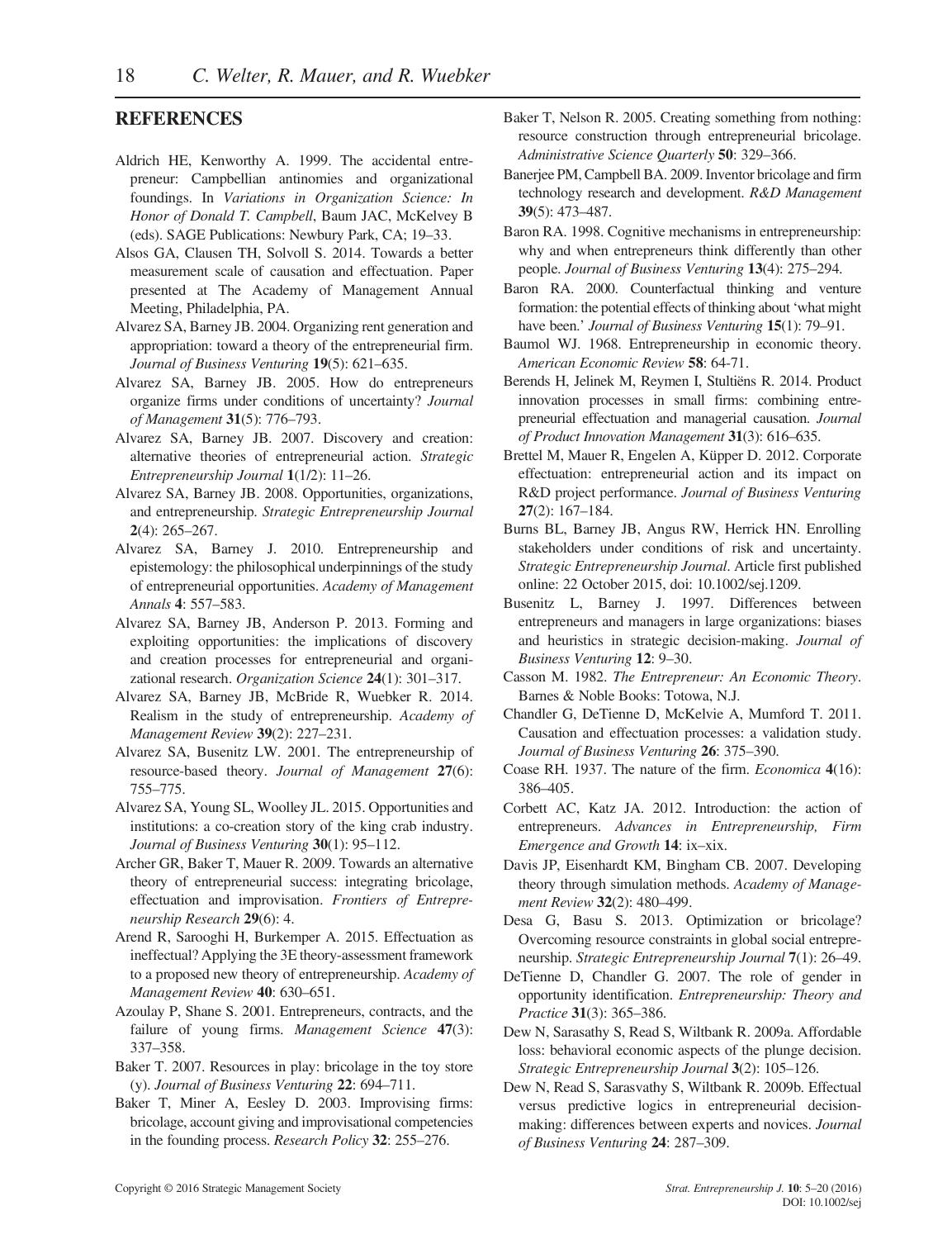- Dew N, Sarasvathy S, Venkataraman S. 2004. The economic implications of exaptation. Journal of Evolutionary Economics 14: 69–84.
- Di Domenico M, Haugh H, Tracey P. 2010. Social bricolage: theorizing social value creation in social enterprises. Entrepreneurship: Theory and Practice 34(4): 681–703.
- Dubin R. 1978. Theory Building. Free Press: New York.
- Duymedjian R, Rüling CC. 2010. Towards a foundation of bricolage in organization and management theory. Organization Studies 31(2): 133–151.
- Eckhardt JT, Shane S. 2003. Opportunities and entrepreneurship. Journal of Management 29(3): 333–349.
- Edelman L, Yli-Renko H. 2010. The impact of environment and entrepreneurial perceptions on venture-creation efforts: bridging the discovery and creation views of entrepreneurship. Entrepreneurship: Theory and Practice 34(5): 833–856.
- Fisher G. 2012. Effectuation, causation, and bricolage: a behavioral comparison of emerging theories in entrepreneurship research. Entrepreneurship: Theory and Practice 36(5): 1019–1051.
- Folta TB. 2007. Uncertainty rules the day. Strategic Entrepreneurship Journal 1(1/2): 97–99.
- Foreman PO, Westgren RE, Whetten DA. 2013. Creating shared identities in collective entrepreneurship: the process of identity construction in emergent organizational collectives. Paper presented at The Academy of Management Annual Meeting, Orlando, FL.
- Gaglio CM, Katz JA. 2001. The psychological basis of opportunity identification: entrepreneurial alertness. Small Business Economics 16(2): 95–111.
- Gartner WB. 1988. 'Who is an entrepreneur?' is the wrong question. American Small Business Journal 12: 11–31.
- Garud R, Karnøe P. 2003. Bricolage versus breakthrough: distributed and embedded agency in technology entrepreneurship. Research Policy 32: 277–300.
- Gioia DA, Schultz M, Corley KG. 2000. Organizational identity, image, and adaptive instability. Academy of Management Review 25(1): 63–81.
- Haynie JM, Shepherd DA, McMullen JS. 2009. An opportunity for me? The role of resources in opportunity evaluation decisions. Journal of Management Studies 46(3): 337–361.
- Hmieleski KM, Baron R. 2008. Regulatory focus and new venture performance: a study of entrepreneurial opportunity exploitation under conditions of risk versus uncertainty. Strategic Entrepreneurship Journal 2(4): 285–299.
- Hmieleski KM, Corbett AC. 2006. Proclivity for improvisation as a predictor of entrepreneurial intentions. Journal of Small Business Management 44(1): 45-63.
- Hofherr PW, Westgren RE. 2014. The microfoundations of collective entrepreneurship. Paper presented at the Special Workshop of the Strategic Management Society on Microfoundations, Copenhagen, Denmark.
- Hsieh C, Nickerson JA, Zenger TR. 2007. Opportunity discovery, problem solving and a theory of the

entrepreneurial firm. Journal of Management Studies 44(7): 1255-1277.

- Kahneman D. 2003. A perspective on judgment and choice: mapping bounded rationality. American Psychologist 58(9): 697-720.
- Kirzner I. 1973. Competition and Entrepeneurship. University of Chicago Press: Chicago, IL.
- Kistruck GM, Beamish PW, Qureshi I, Sutter CJ. 2013. Social intermediation in base-of-the-pyramid markets. Journal of Management Studies **50**(1): 31–66.
- Klein PG. 2008. Opportunity discovery, entrepreneurial action, and economic organization. Strategic Entrepreneurship Journal 2(3): 175–190.
- Knight F. 1921. Risk, Uncertainty and Profit. Houghton Mifflin: Boston, MA.
- Levi-Strauss C. 1967. The Savage Mind. University of Chicago Press: Chicago, IL.
- Lippman SA, Rumelt RP. 1982. Uncertain imitability: an analysis of interfirm differences in efficiency under competition. Bell Journal of Economics 13(2): 418–438.
- Mahoney JT, Qian L. 2013. Market frictions as building blocks of an organizational economics approach to strategic management. Strategic Management Journal 34(9): 1019–1041.
- Mair J, Marti I. 2009. Entrepreneurship in and around institutional voids: a case study from Bangladesh. Journal of Business Venturing 48(5): 814–829.
- Mauer R. 2015. Thinking different: effectual behavior. In The Routledge Companion to Entrepreneurship, Welter F, Baker T (eds). Routledge: Abingdon, U.K.; 116–130.
- Miller JI. 2008. Institutional entrepreneurship and the emergence of hedge funds: the rich historical case. Academy of Management Proceedings, August: 1–6.
- Miner AS, Bassof P, Moorman C. 2001. Organizational improvisation and learning: a field study. Administrative Science Quarterly 46(2): 304–337.
- Mitchell RK, Randolph-Seng B, Mitchell JR. 2011. Socially situated cognition: imagining new opportunities for entrepreneurship research. Academy of Management Review 36(4): 774–776.
- Nickerson JA, Zenger TR. 2004. A knowledge-based theory of the firm: the problem-solving perspective. Organization Science 15(6): 617–632.
- Perry JT, Chandler GN, Markova G. 2012. Entrepreneurial effectuation: a review and suggestions for future research. Entrepreneurship: Theory and Practice 36(4): 837–861.
- Phillips N, Tracey P. 2007. Opportunity recognition, entrepreneurial capabilities, and bricolage: connecting institutional theory and entrepreneurship in strategic organization. Strategic Organization 5(3): 313–320.
- Pich MT, Loch CH, Meyer AD. 2002. On uncertainty, ambiguity, and complexity in project management. Management Science 48(8): 1008–1023.
- Rao H, Davis GF, Ward A. 2000. Embeddedness, social identity, and mobility: why firms leave the NASDAQ and